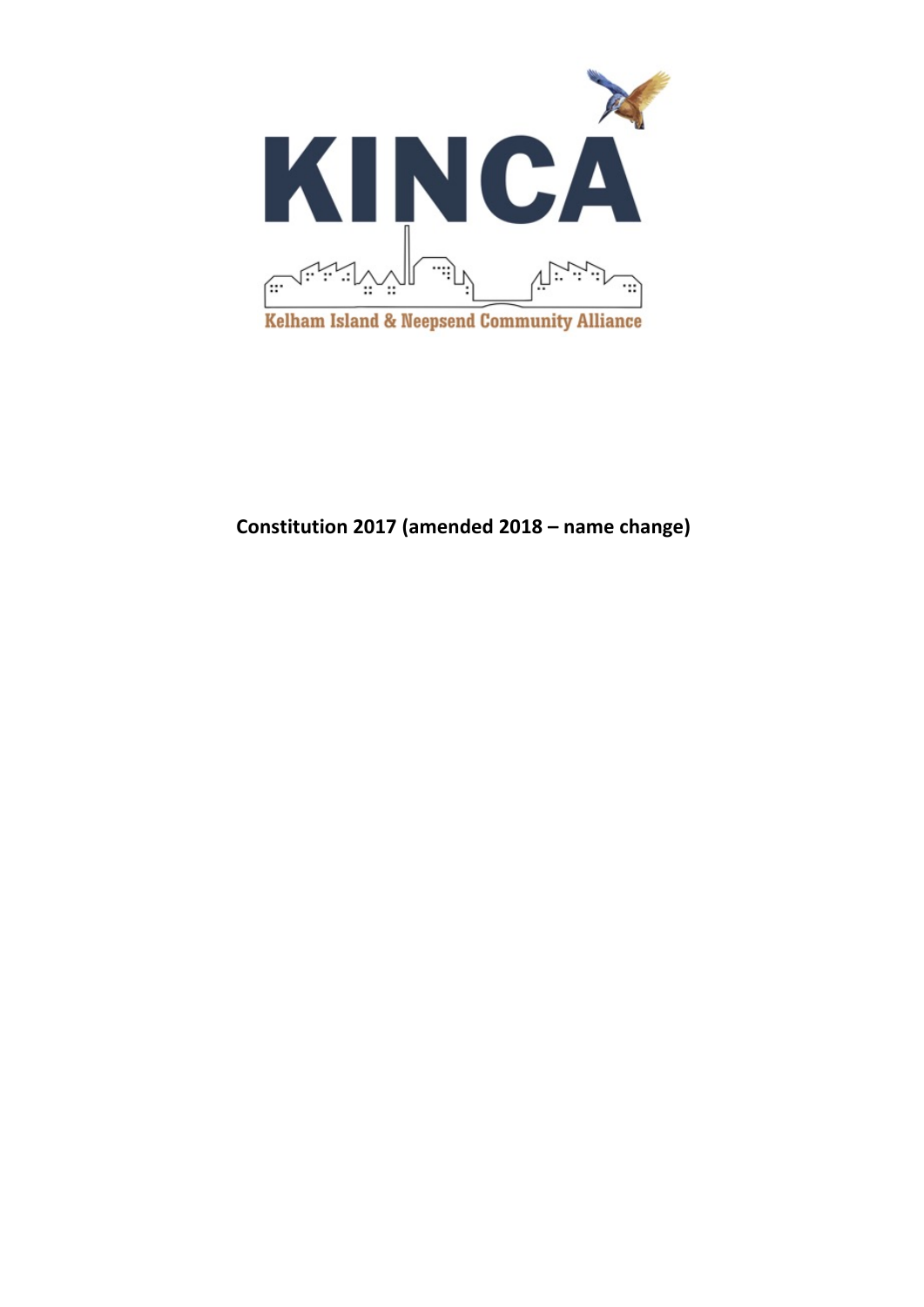# **Constitution of a Charitable Incorporated Organisation with voting members other than its charity trustees**

**('Association' Model Constitution)**

## **1. Name**

The name of the Charitable Incorporated Organisation ("the CIO") is The Kelham Island and Neepsend Community Alliance.

# **2. National Location of principal office**

The principal office of the CIO is in England.

# **3. Objects**

The objects of the CIO are:

- 1) To promote for the benefit of the public the conservation, protection and improvement of the physical and natural environment.
- 2) To promote for the benefit of the public in the Kelham Island and Neepsend area, in partnership with the police, the protection of people and property from, and the prevention of, criminal acts.
- 3) To promote social inclusion for the public benefit by preventing people from becoming socially excluded, relieving the needs of those people who are socially excluded and assisting them to integrate into society. For the purpose of this clause 'socially excluded' means being excluded from society, or parts of society, as a result of one of more of the following factors: unemployment; financial hardship; youth or old age; ill health (physical or mental); substance abuse or dependency including alcohol and drugs; discrimination on the grounds of sex, race, disability, ethnic origin, religion, belief, creed, sexual orientation or gender re-assignment; poor educational or skills attainment; relationship and family breakdown; poor housing (that is housing that does not meet basic habitable standards); crime (either as a victim of crime or as an offender rehabilitating into society).

## **4. Powers**

The CIO has power to do anything which is calculated to further its objects or is conductive or incidental to doing so. In particular, the CIO has power to: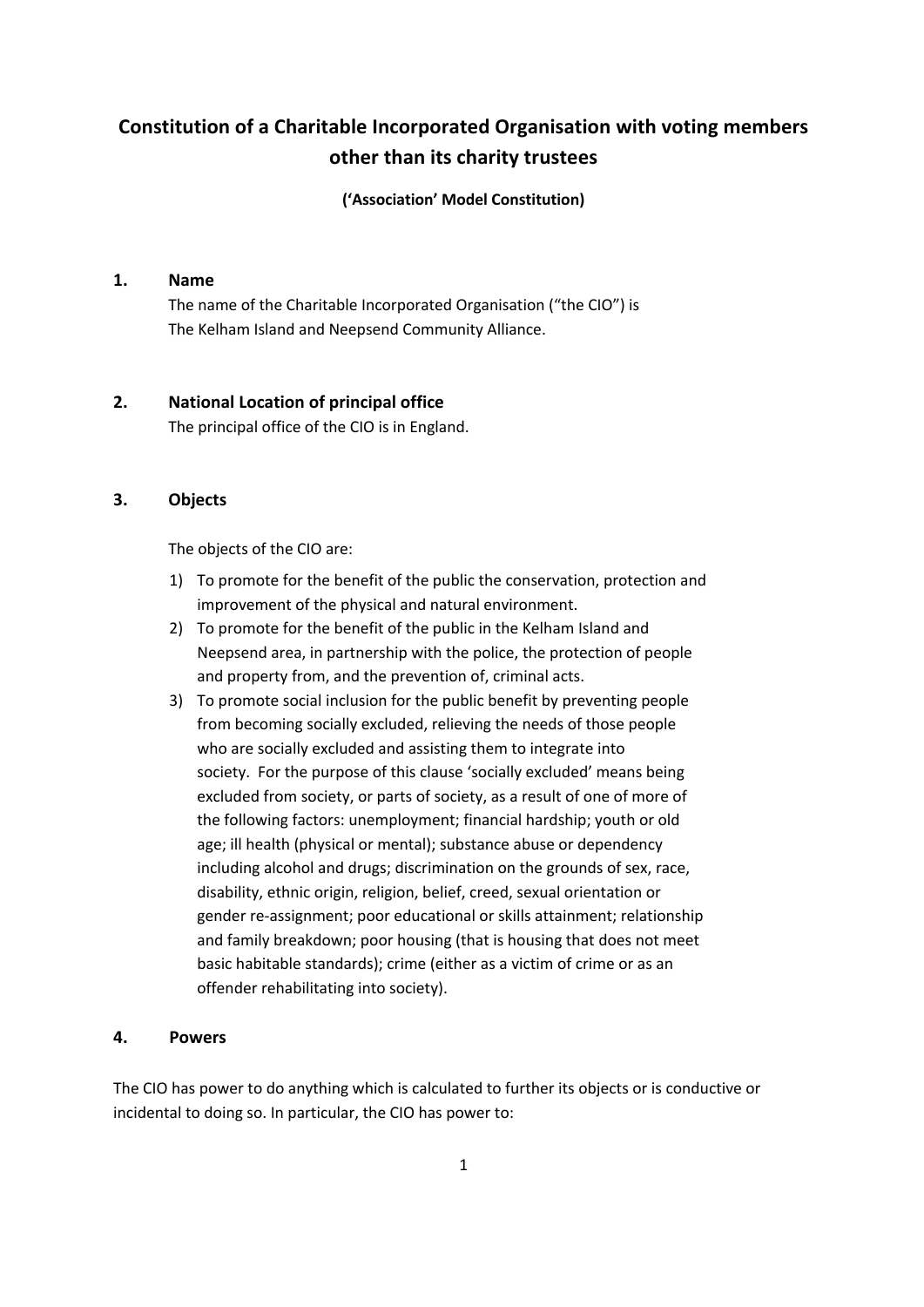- (1) borrow money and to charge the whole or any part of its property as security for the repayment of the money borrowed. The CIO must comply as appropriate with sections 124 and 125 of the Charities Act 2011, if it wishes to mortgage land
- (2) buy, take on lease or in exchange, hire or otherwise acquire any property and to maintain and equip it for use
- (3) sell, lease or otherwise dispose of all or any part of the property belonging to the CIO. In exercising this power, the CIO must comply as appropriate with sections 117 and 119-123 of the Charities Act 2011
- (4) employ and remunerate such staff as are necessary for carrying out the work of the CIO. The CIO may employ or remunerate a charity trustee only to the extent that is permitted to do so by clause 6 (Benefits and payments to charity trustees and connected persons) and provided it complies with the conditions of that clause
- (5) deposit or invest funds, employ a professional fund-manager and arrange for the investments or other property of the CIO to be held in the name of a nominee, in the same manner and subject to the same conditions as the trustees of a trust are permitted to do by the Trustee Act 2000.

# **5. Application of income and property**

- (1) The income and property of the CIO must be applied solely towards the promotion of the objects.
	- (a) a charity trustee is entitled to be reimbursed from the property of the CIO or may pay out of such a property reasonable expenses properly incurred by him or her when acting on behalf of the CIO.
	- (b) a charity trustee may benefit from trustee indemnity insurance cover purchased at the CIO's expense in accordance with, and subject to the conditions in, section 189 of the Charities Act 2011.
- (2) None of the income or property of the CIO may be paid or transferred directly or indirectly by the way of dividend, bonus or otherwise by way of profit to any member of the CIO. This does not prevent a member who is not also a charity trustee receiving:
	- (a) a benefit from the CIO as a beneficiary of the CIO;
	- (b) reasonable and proper remuneration for any goods or services supplied to the CIO.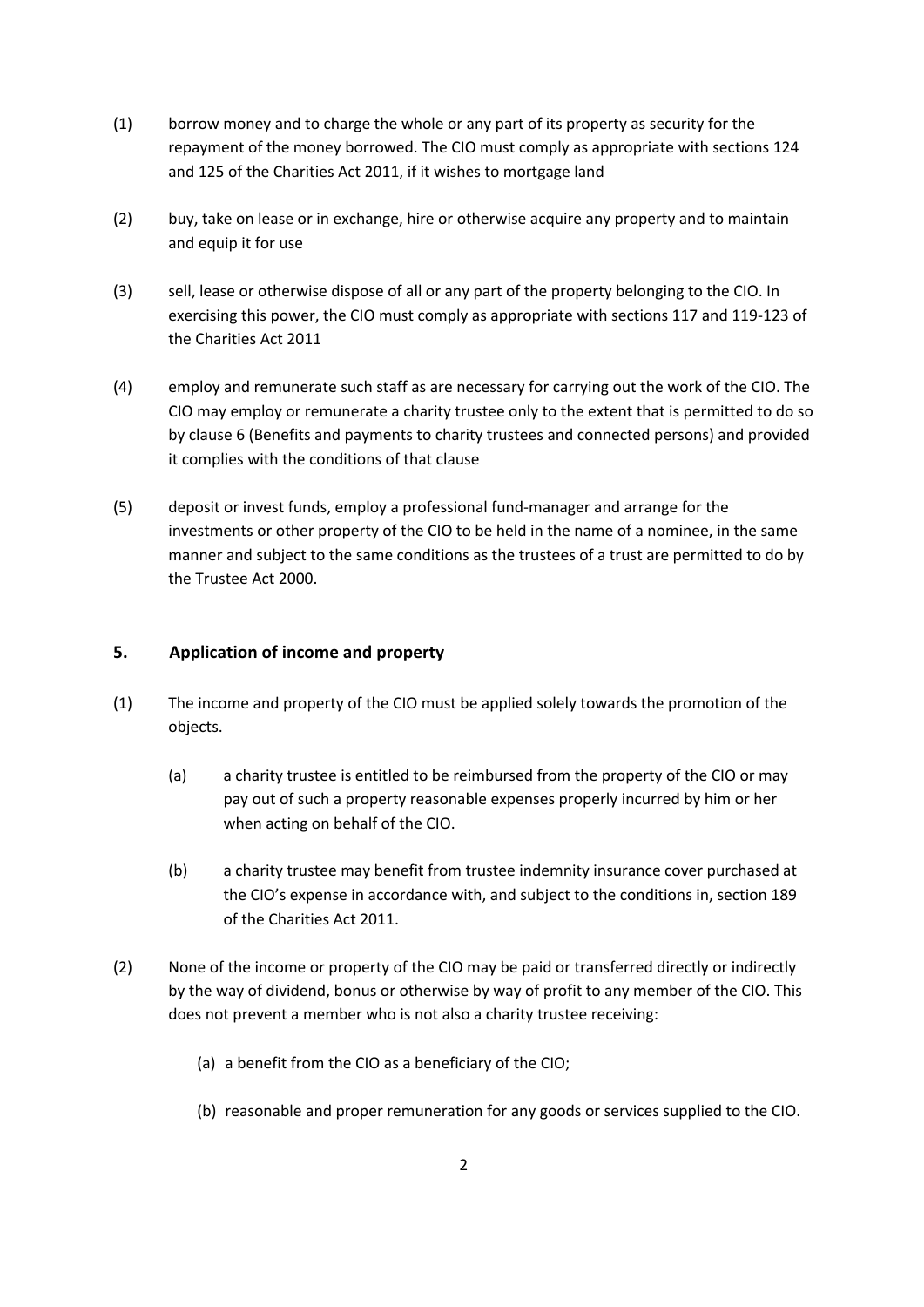(3) Nothing in this clause shall prevent a charity trustee or connected person receiving any benefit or payment which is authorised by Clause 6.

# **6. Benefits and payments to charity trustees and connected persons**

## **(1) General provisions**

No charity trustee or connected person may

- (a) buy or receive any goods or services from the CIO on terms preferential to those applicable to members of the public
- (b) sell goods, services, or any interest in land of the CIO
- (c) be employed by, or receive any remuneration from, the CIO
- (d) receive any other financial benefit from the CIO

unless the payment or benefit is permitted by sub-clause (2) of this clause or authorised by the court or the Charity Commission ("the Commission"). In this clause, a "financial benefit" means a benefit, direct or indirect, which is either money or has a monetary value.

#### **(2) Scope and powers permitting trustees' or connected persons' benefits**

- (a) A charity trustee or connected person may receive a benefit from the CIO as a beneficiary of the CIO provided that a majority of the trustees do not benefit in this way.
- (b) A charity trustee or connected person may enter into a contract for the supply of services, or of goods that are supplied in connection with the provision of services, to the CIO where that is permitted in accordance with, and subject to the conditions in, sections 185 to 188 of the Charities Act 2011.
- (c) Subject to sub-clause (3) of this clause a charity trustee or connected person may provide the CIO with goods that are not supplied in connection with services provided to the CIO by the charity trustee or connected person.
- (d) A charity trustee or connected person may receive interest on money lent to the CIO at a reasonable and proper rate which must be not more than Bank of England bank rate (also known as the base rate).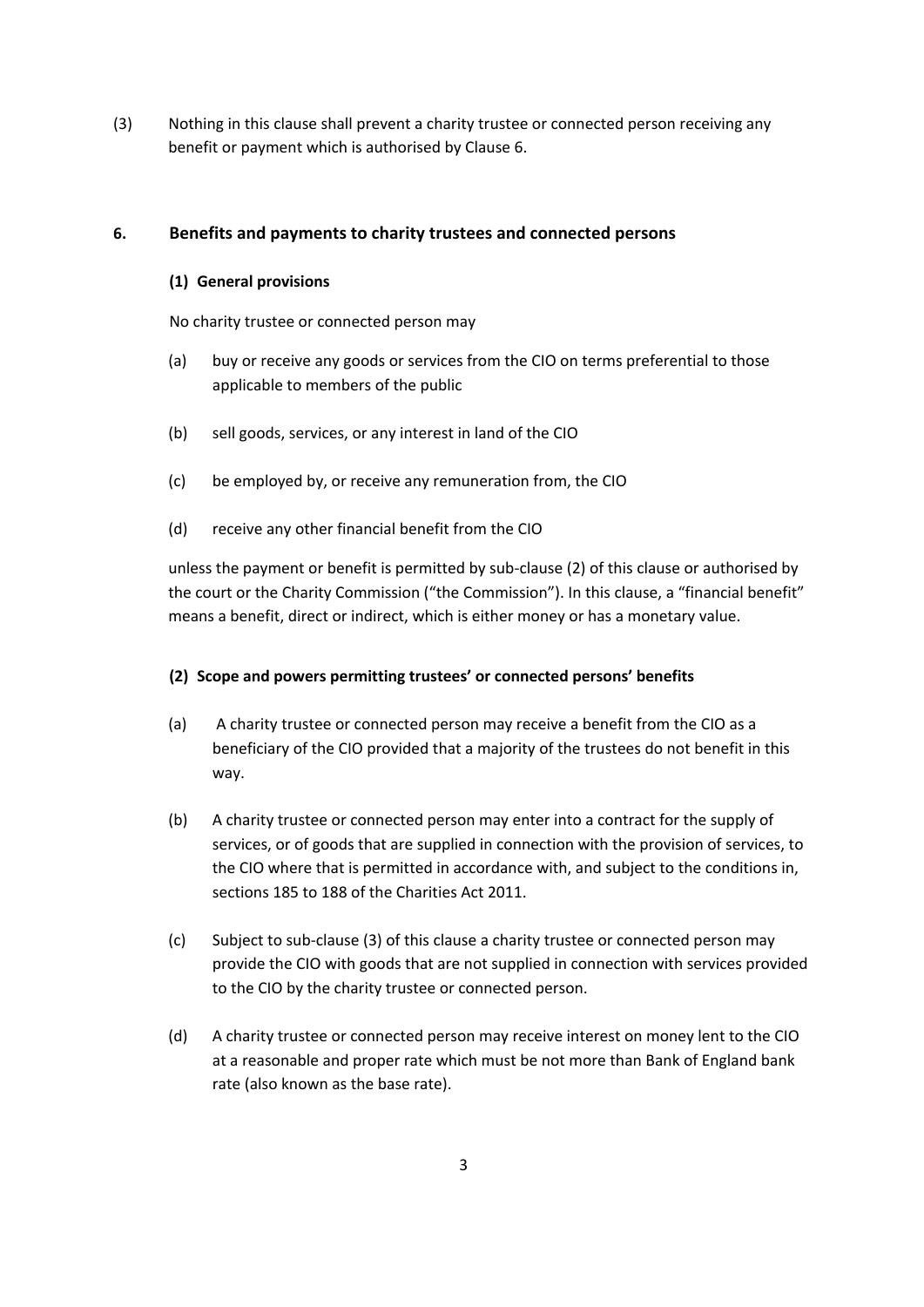- (e) A charity trustee or connected person may receive rent for premises let by the trustee or connected person to the CIO. The amount of the rent and other terms of the lease must be reasonable and proper. The charity trustee concerned must withdraw from any meeting at which such a proposal or the rent or other terms of the lease are under discussion.
- (f) A charity trustee or connected person may take part in the normal trading and fundraising activities of the CIO on the same terms as members of the public.

#### **(3) Payment for supply of goods only – controls**

The CIO and its charity trustees may only rely upon the authority provided by sub-clause (2) (c) of this clause if each of the following conditions is satisfied:

- (a) The amount or maximum amount of the payment for the goods is set out in a written agreement between the CIO and the charity trustee or connected person supplying the goods ("the supplier").
- (b) The amount or maximum amount of the payment for the goods does not exceed what is reasonable in the circumstances for the supply of the goods in question.
- (c) The other charity trustees are satisfied that it is in the best interests of the CIO to contract with the supplier rather than with someone who is not a charity trustee or connected person. In reaching that decision the charity trustees must balance the advantage of contracting with a charity trustee or connected person against the disadvantages of doing so.
- (d) The supplier is absent from the part of any meeting at which there is discussion of the proposal to enter into a contract or arrangement with him or her or it with regard to the supply of goods to the CIO.
- (e) The supplier does not vote on any such matter and is not to be counted when calculating whether a quorum of charity trustees is present at the meeting.
- (f) The reason for their decision is recorded by the charity trustees in the minute book.
- (g) A majority of the charity trustees then in office are not in receipt of remuneration or payments authorised by clause 6.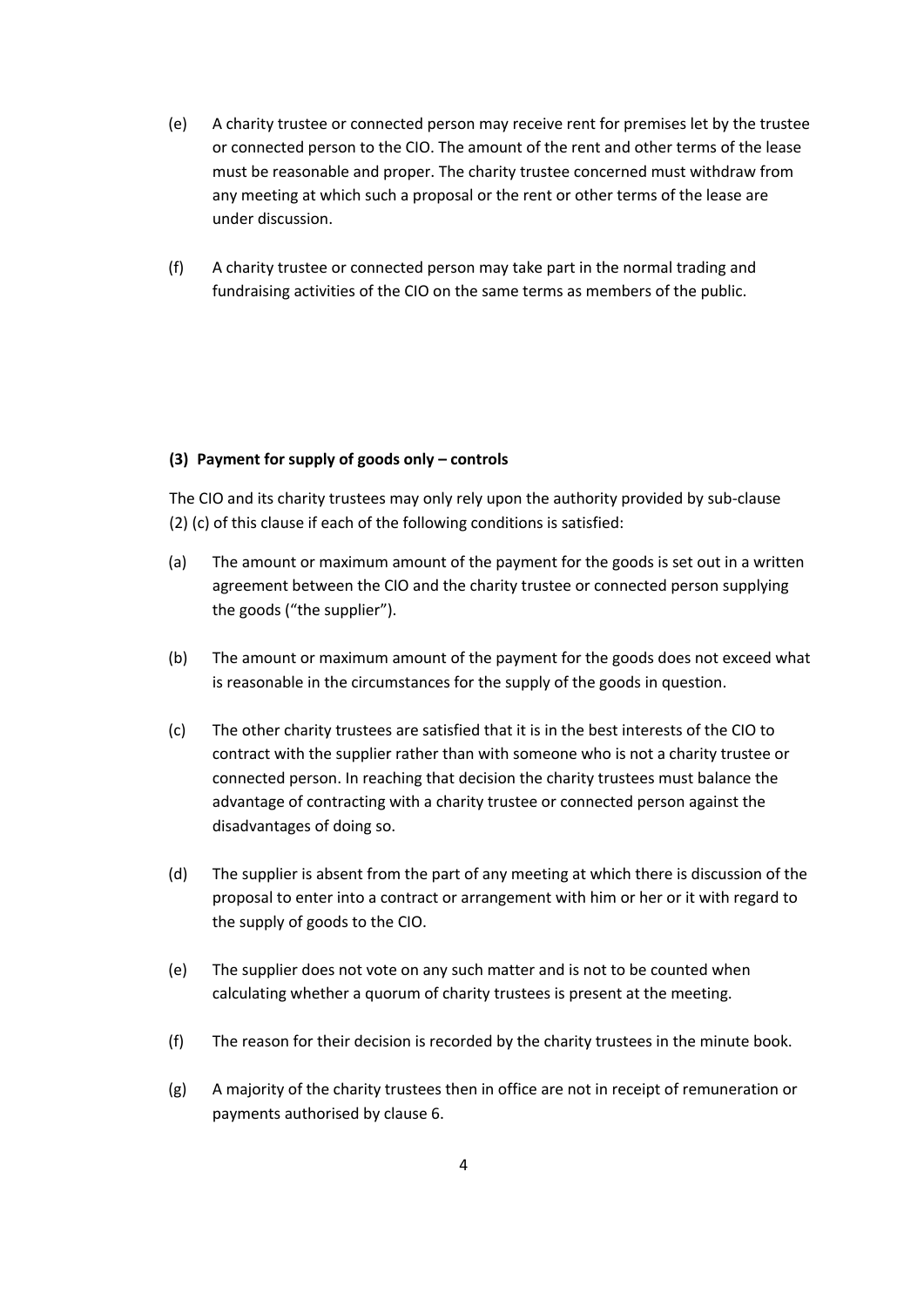#### **(4) In sub-clauses (2) and (3) of this clause:**

(a) "the CIO" includes any company in which the CIO:

(i) holds more than 50% of the shares; or

- (ii) controls more than 50% of the voting rights attached to the shares; or
- (iii) has the right to appoint one or more directors to the board of the company;
- (b) "connected person" includes any person within the definition set out in clause [30] (Interpretation);

## **7. Conflicts of interest and conflicts of loyalty**

A charity trustee must:

- (1) declare the nature and extent of any interest, direct or indirect, which he or she has in a proposed transaction or arrangement with the CIO or in any transaction or arrangement entered into by the CIO which has not previously been declared and
- (2) absent himself or herself from any discussion of the charity trustees in which it is possible that a conflict of interest will arise between his or her duty to act solely in the interests of the CIO and any personal interest (including but not limited to any financial interest).

Any charity trustee absenting himself or herself from any discussions in accordance with this clause must not vote or be counted as part of the quorum in any decision of the charity trustees on the matter.

## **8. Liability of members to contribute to the assets of the CIO if it is wound up**

If the CIO is wound up, the members of the CIO have no liability to contribute to its assets and no personal responsibility for settling its debts and liabilities.

## **9. Membership of the CIO**

**(1) Admission of new members**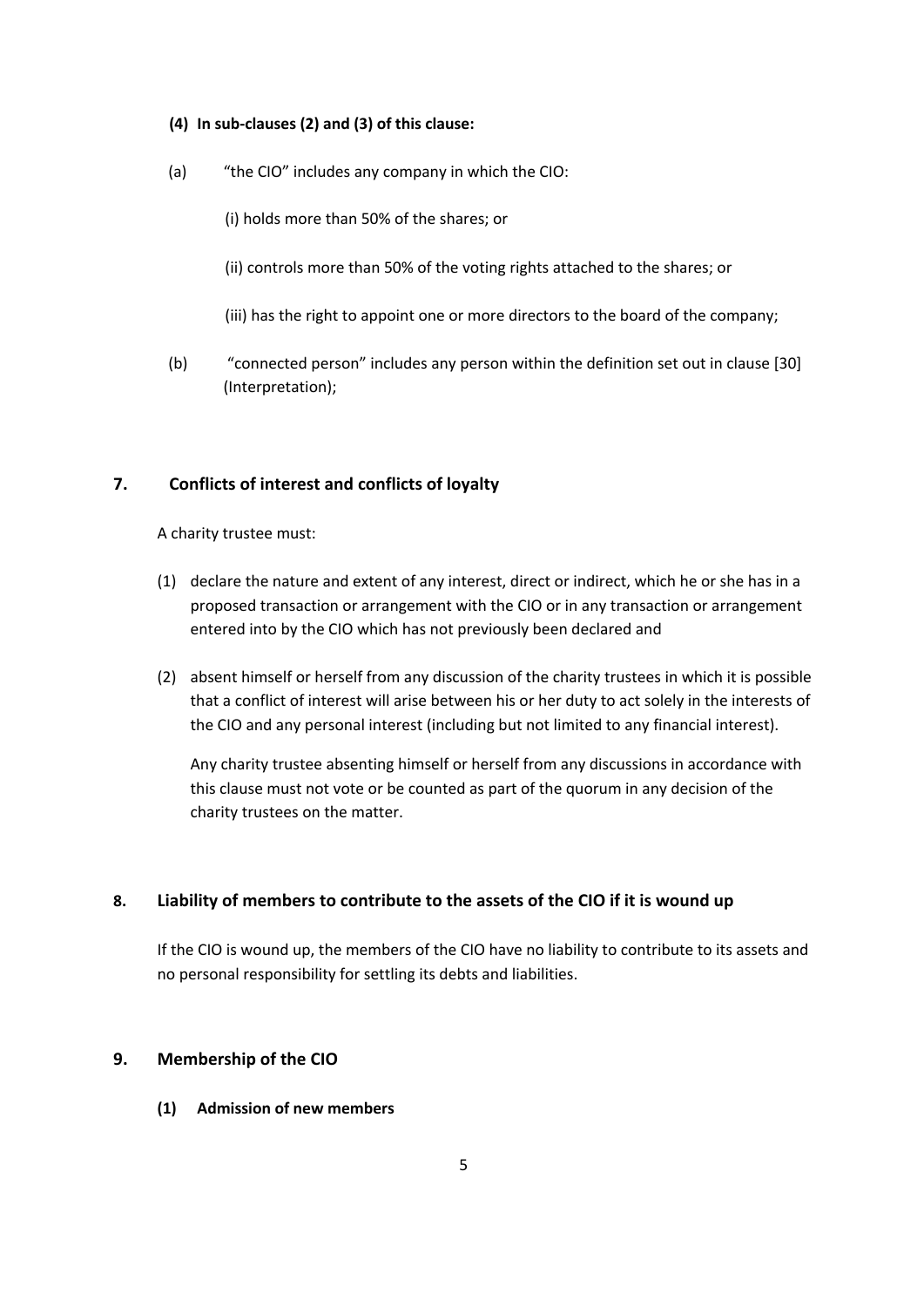## **(a) Eligibility**

Membership of the CIO is open to anyone who is interested in furthering its purposes, and who, by applying for membership, has indicated his or her agreement to become a member and acceptance of the duty of members set out in sub-clause (3) of this clause.

A member may be an individual, a corporate body, or [an individual or corporate body representing] an organisation which is not incorporated.

#### **(b) Admission procedure**

The charity trustees:

- (i) may require applications for membership to be made in any reasonable way that they decide
- (ii) shall, if they approve an application for membership, notify the applicant of their decision within 21 days.
- (iii) may refuse an application for membership if they believe that it is in the best interests of the CIO for them to do so
- (iv) shall, if they decide to refuse an application for membership, give the applicant their reasons for doing so, within 21 days of the decision being taken, and give the applicant the opportunity to appeal against the refusal and
- (v) shall give fair consideration to any such appeal, and shall inform the applicant of their decision, but any decision to confirm refusal of the application for membership shall be final.

#### **(2) Transfer of membership**

Membership of the CIO cannot be transferred to anyone else except in the case of an individual or corporate body representing an organisation which is not incorporated, whose membership may be transferred by the unincorporated organisation to a new representative. Such transfer of membership does not take effect until the CIO has received written notification of the transfer.

# **(3) Duty of members**

It is the duty of the member of the CIO to exercise his or her powers as a member of the CIO in the way he or she decides in good faith would be most likely to further the purposes of the CIO.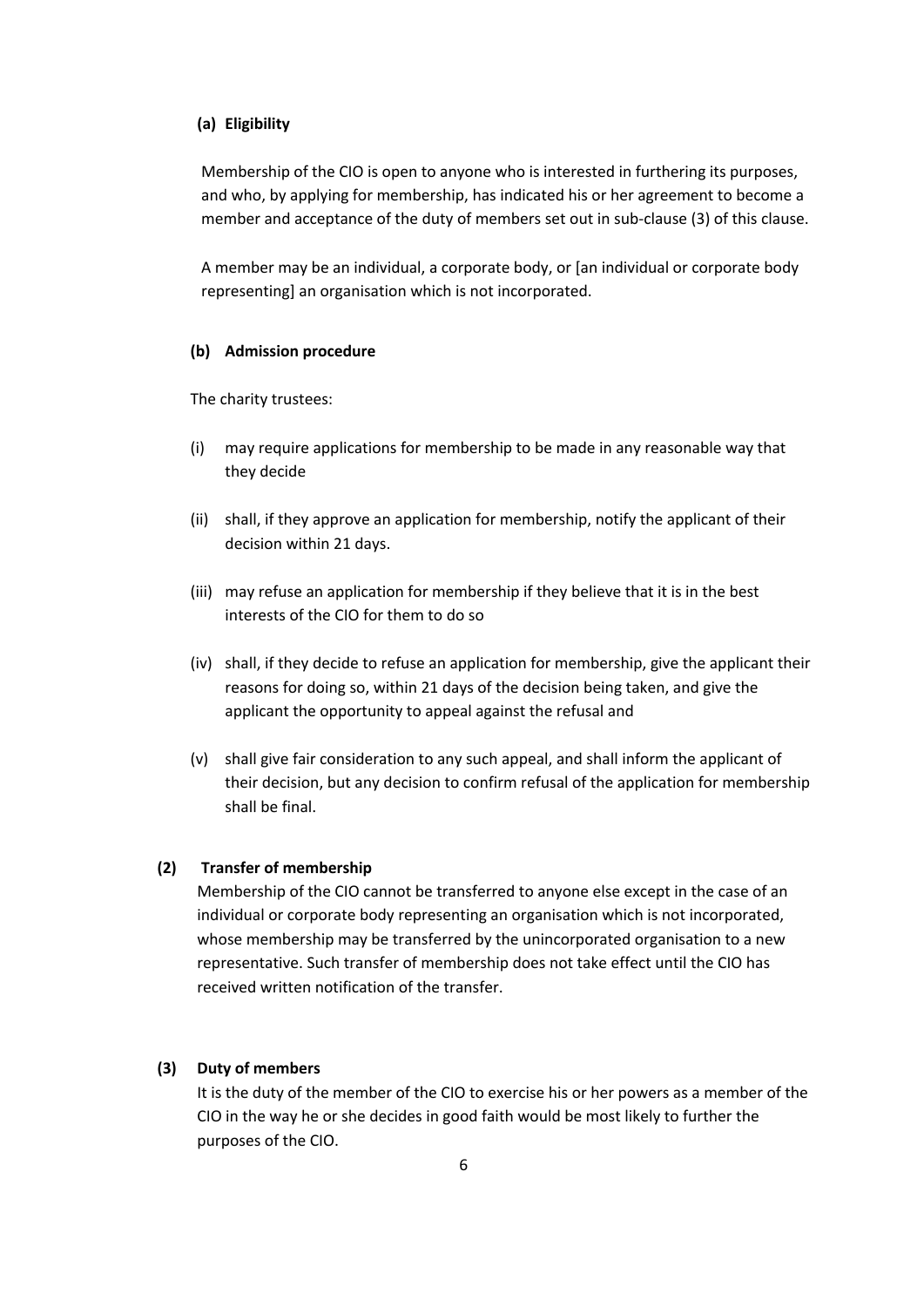#### **(4) Termination of membership**

- (a) Membership of the CIO comes to an end if:
	- (i) the member dies, or, in the case of an organisation (or the representative of an organisation) that organisation ceases to exist or
	- (ii) the member sends a notice of resignation to the charity trustees or
	- (iii) any sum of money owed by the member to the CIO is not paid in full within six months of its falling due or
	- (iv) the charity trustees decide that it is in the best interests of the CIO that the member in question should be removed from membership and pass a resolution to that effect.
- (b) Before the charity trustees take any decision to remove someone from membership of the CIO they must:
	- (i) inform the member of the reasons why it is proposed to remove him or her from membership
	- (ii) give the member at least 21 days notice in which to make representations to the charity trustees as to why he or she should not be removed from membership
	- (iii) at a duly constituted meeting of the charity trustees, consider whether or not the member should be removed from membership
	- (iv) consider at that meeting any representations which the member makes as to why the member should not be removed and
	- (v) allow the member or the member's representative, to make those representations in person at that meeting, if the member so chooses.

## **(5) Membership fees**

The CIO may require members to pay reasonable membership fees to the CIO.

#### **(6) Informal or associate (non-voting) membership**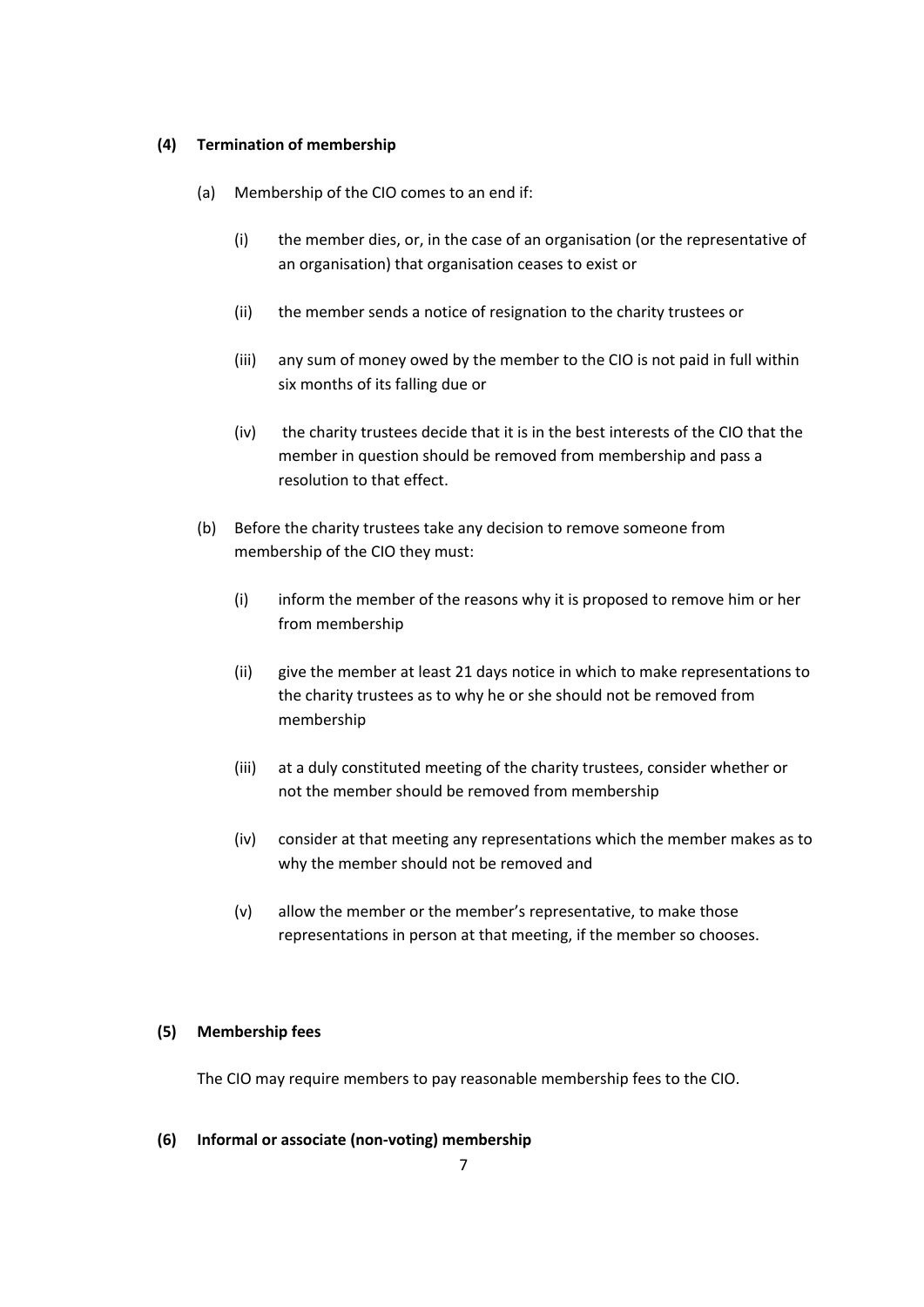- (a) The charity trustees may create associate or other classes of non-voting membership and may determine the rights and obligations of any such members (including payment of membership fees) and the conditions for admission to and termination of membership of any such class of members.
- (b) Other references in this constitution to "members" and "membership" do not apply to non-voting members, and non-voting members do not qualify as members for any purpose under the Charities Acts, General Regulations or Dissolution Regulations.]

## **10. Members' decisions**

#### **(1) General provisions**

Except for those decisions that must be taken in a particular way as indicated in subclause (4) of this clause, decisions of the members of the CIO may be taken either by vote at a general meeting as provided in sub-clause (2) of this clause or by written resolution as provided in sub-clause (3) of this clause.

#### **(2) Taking ordinary decisions by vote**

Subject to sub-clause (4) of this clause, any decision of the members of the CIO may be taken by means of a resolution at a general meeting. Such a resolution may be passed by a simple majority of votes cast at the meeting [(including votes cast by postal or email ballot and proxy votes)].

#### **(3) Taking ordinary decisions by written resolution without a general meeting**

- (a) Subject to sub-clause (4) of this clause, a resolution in writing agreed by a simple majority of all the members who would have been entitled to vote upon it had it been proposed at a general meeting shall be effective, provided that:
	- (i) a copy of the proposed resolution has been sent to all the members eligible to vote; and
	- (ii) a simple majority of members has signified its agreement to the resolution in a document or documents which are received at the principal office within the period of 28 days beginning with the circulation date. The document signifying a member's agreement must be authenticated by their signature (or in the case of an organisation which is a member, by execution according to its usual procedure), by a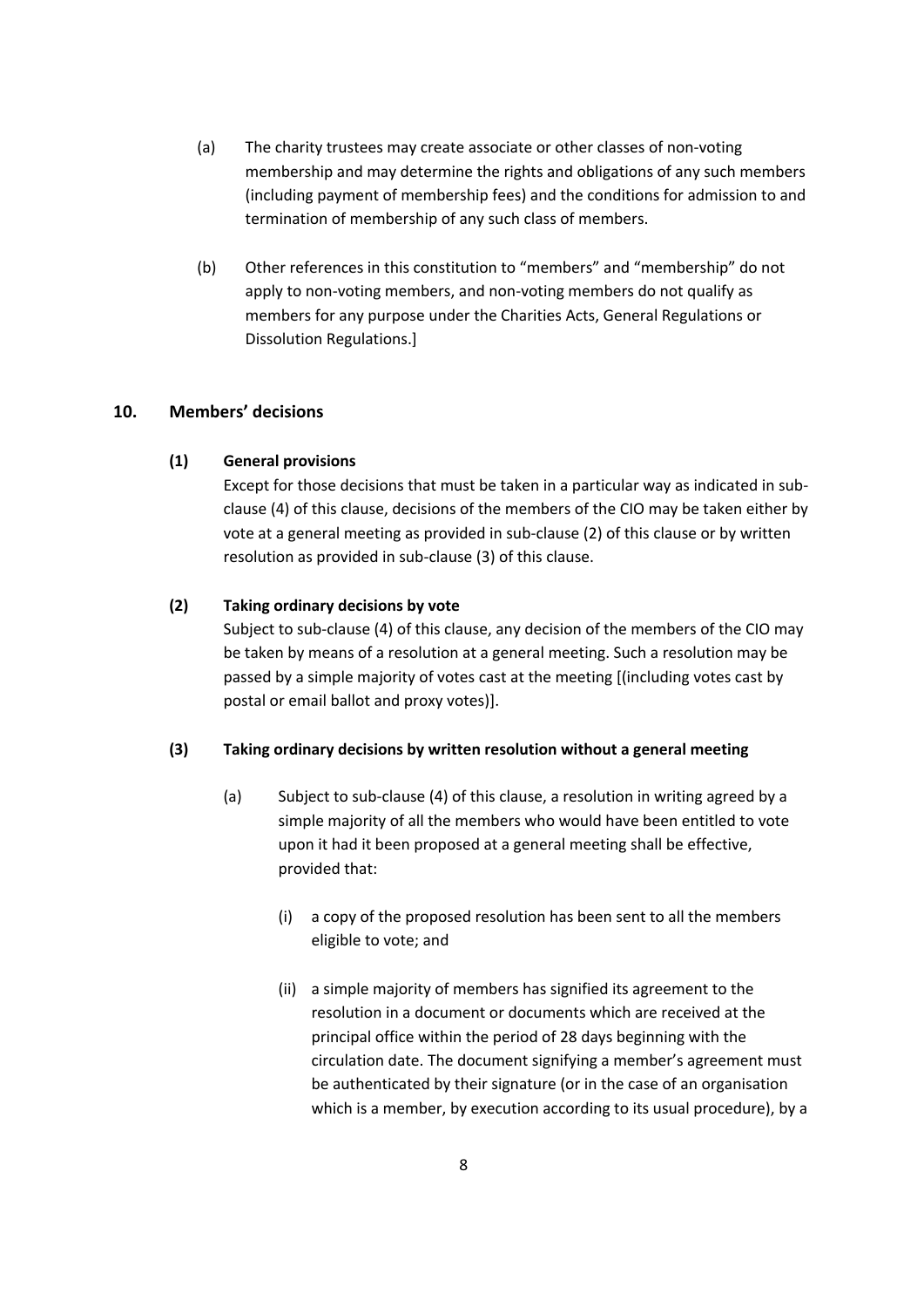statement of their identity accompanying the document, or in such other manner as the CIO has specified.

- (b) The resolution in writing may comprise several copies to which one or more members has signified their agreement.
- (c) Eligibility to vote on the resolution is limited to members who are members of the CIO on the date when the proposal is first circulated in accordance with paragraph (a) above.
- (d) Not less than 10% of the members of the CIO may request the charity trustees to make a proposal for decision by the members.
- (e) The charity trustees must within 21 days of receiving such a request comply with it if:
	- (i) the proposal is not frivolous or vexatious, and does not involve the publication of defamatory material
	- (ii) the proposal is stated with sufficient clarity to enable effect to be given to if it is agreed by the members and
	- (iii) effect can lawfully be given to the proposal if it is so agreed.
- (f) Sub-clause (a) to (c) of this clause apply to a proposal made at the request of the members.

## **(4) Decisions that must be taken in a particular way**

- (a) Any decision to remove a trustee must be taken in accordance with clause [15(2)].
- (b) Any decision to amend this constitution must be taken in accordance with clause [28] of this constitution (Amendment of Constitution).
- (c) Any decision to wind up or dissolve the CIO must be taken in accordance with clause [29] of this constitution (Voluntary winding up or dissolution). Any decision to amalgamate or transfer the undertaking of the CIO to one or more other CIOs must be taken in accordance with the provisions of the Charities Act 2011.

#### **11. General meetings of members**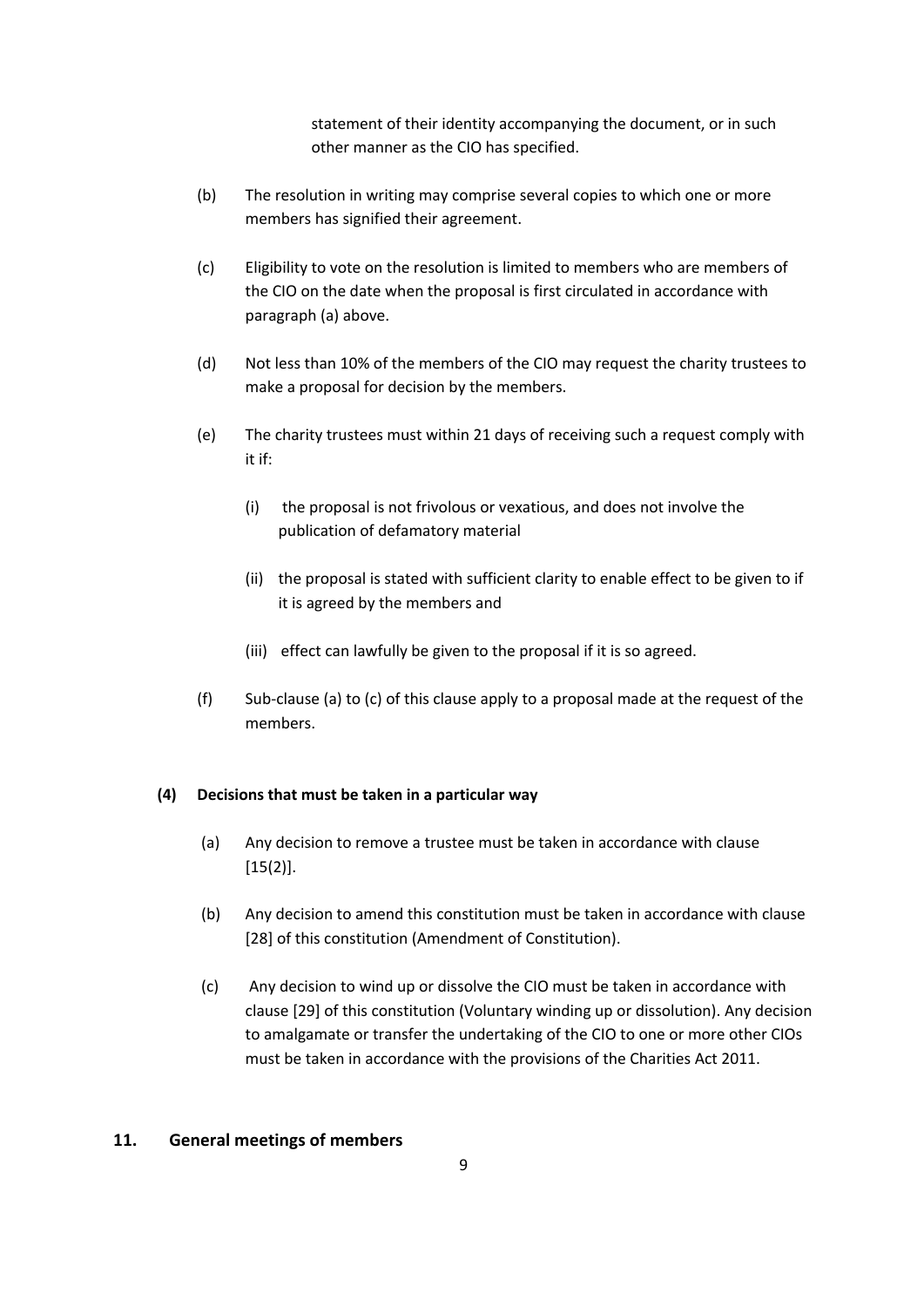#### **(1) Types of general meetings**

There must be an annual meeting (AGM) of the members of the CIO. The first AGM must be held within 18 months of the registration of the CIO and subsequent AGMs must be held at intervals of not more than 15 months. The AGM must receive the annual statement of accounts (duly audited or examined where applicable) and the trustees' annual report and must elect trustees as required under clause [13].

Other general meetings of the members of the CIO may be held at any time. All general meetings must be held in accordance with the following provisions.

#### **(2) Calling general meetings**

- (a) The charity trustees:
	- (i) must call the annual general meeting of the members of the CIO in accordance with sub-clause (1) of this clause, and identify it as such in the notice of the meeting and
	- (ii) may call any other general meeting of the members at any time.
- (b) The charity trustees must, within 21 days, call a general meeting of the members of the CIO if:
	- (i) they receive a request to do so from at least 10% of the members of the CIO and
	- (ii) the request states the general nature of the business to be dealt with at the meeting, and is authenticated by the member(s) making the request.
- (c) If, at the time of any such request, there has not been any general meeting of the members of the CIO for more than 12 months, then sub-clause (b)(i) of this clause shall have effect as if 5% were substituted for 10%.
- (d) Any such request may include particulars of a resolution that may properly be proposed, and is intended to be proposed, at the meeting.
- (e) A resolution may only properly be proposed if it is lawful, and is not defamatory, frivolous or vexatious.
- (f) Any general meeting called by the charity trustees at the request of the members of the CIO must be held within 28 days from the date on which it is called.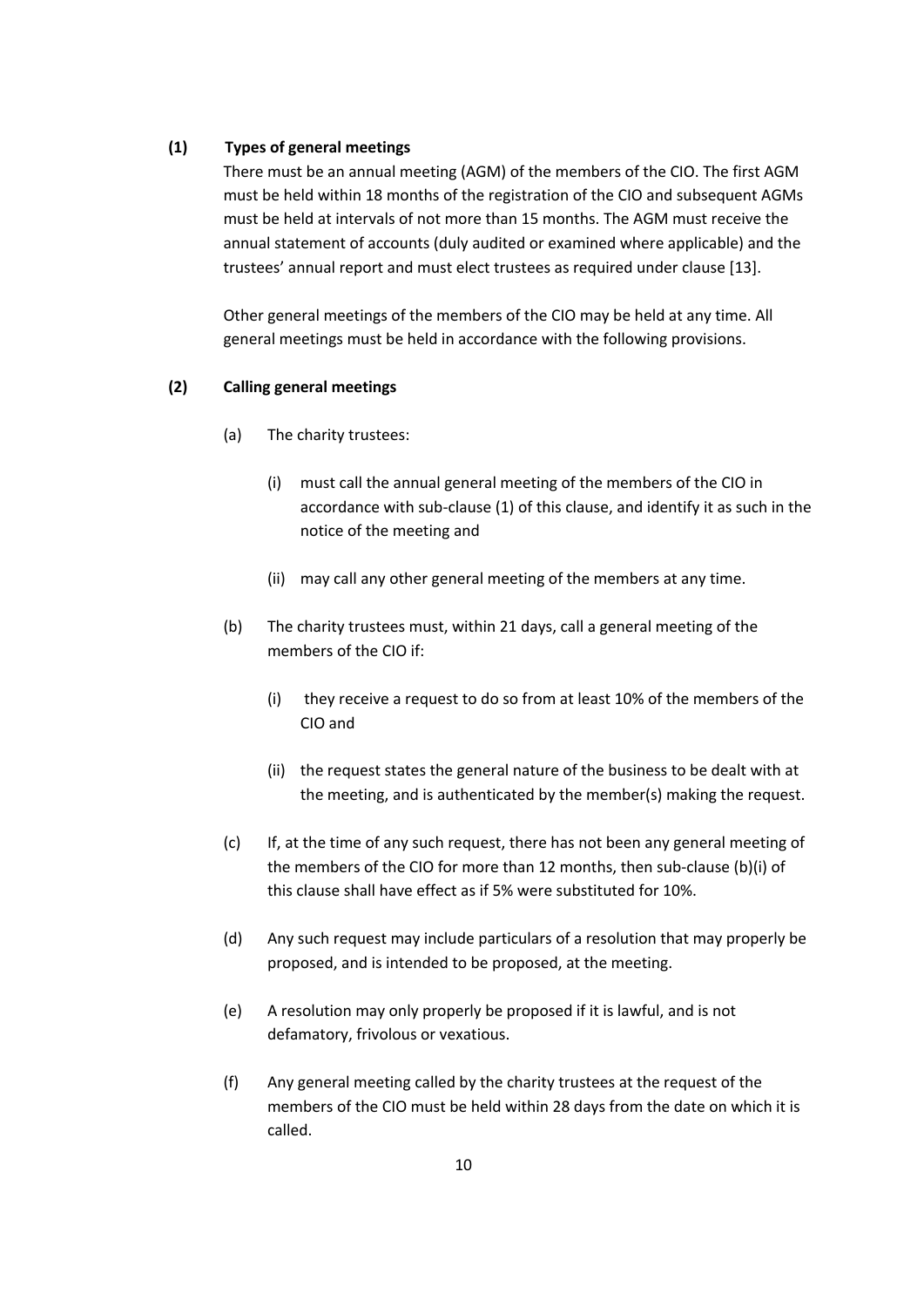- (g) If the charity trustees fail to comply with this obligation to call a general meeting at the request of its members, then the members who requested the meeting may themselves call a general meeting.
- (h) A general meeting called in this way must be held not more than 3 months after the date when the members first requested the meeting.
- (i) The CIO must reimburse any reasonable expenses incurred by the members calling a general meeting by reason of the failure of the charity trustees to duly call the meeting, but the CIO shall be entitled to be indemnified by the charity trustees who were responsible for such failure.

## **(3) Notice of general meetings**

- (a) The charity trustees, or as the case may be, the relevant members of the CIO, must give at least 14 clear days notice of any general meeting to all of the members, and to any charity trustee of the CIO who is not a member.
- (b) If it is agreed by not less than 90% of all members of the CIO, any resolution may be proposed and passed at the meeting even though the requirements of sub-clause (3)(a) of this clause have not been met. This sub-clause does not apply where a specified period of notice is strictly required by another clause in this constitution, by the Charities Act 2011 or by the General Regulations.
- (c) The notice of any general meeting must:
	- (i) state the time and date of the meeting
	- (ii) give the address at which the meeting is to take place
	- (iii) give particulars of any resolution which is to be moved at the meeting and of the general nature of any other business to be dealt with at the meeting
	- (iv) if a proposal to alter the constitution of the CIO is to be considered at the meeting, include the text of the proposed alteration
	- (v) include, with the notice for the AGM, the annual statement of accounts and trustees' annual report, details of persons standing for election or re-election as trustee, or where allowed under clause [22]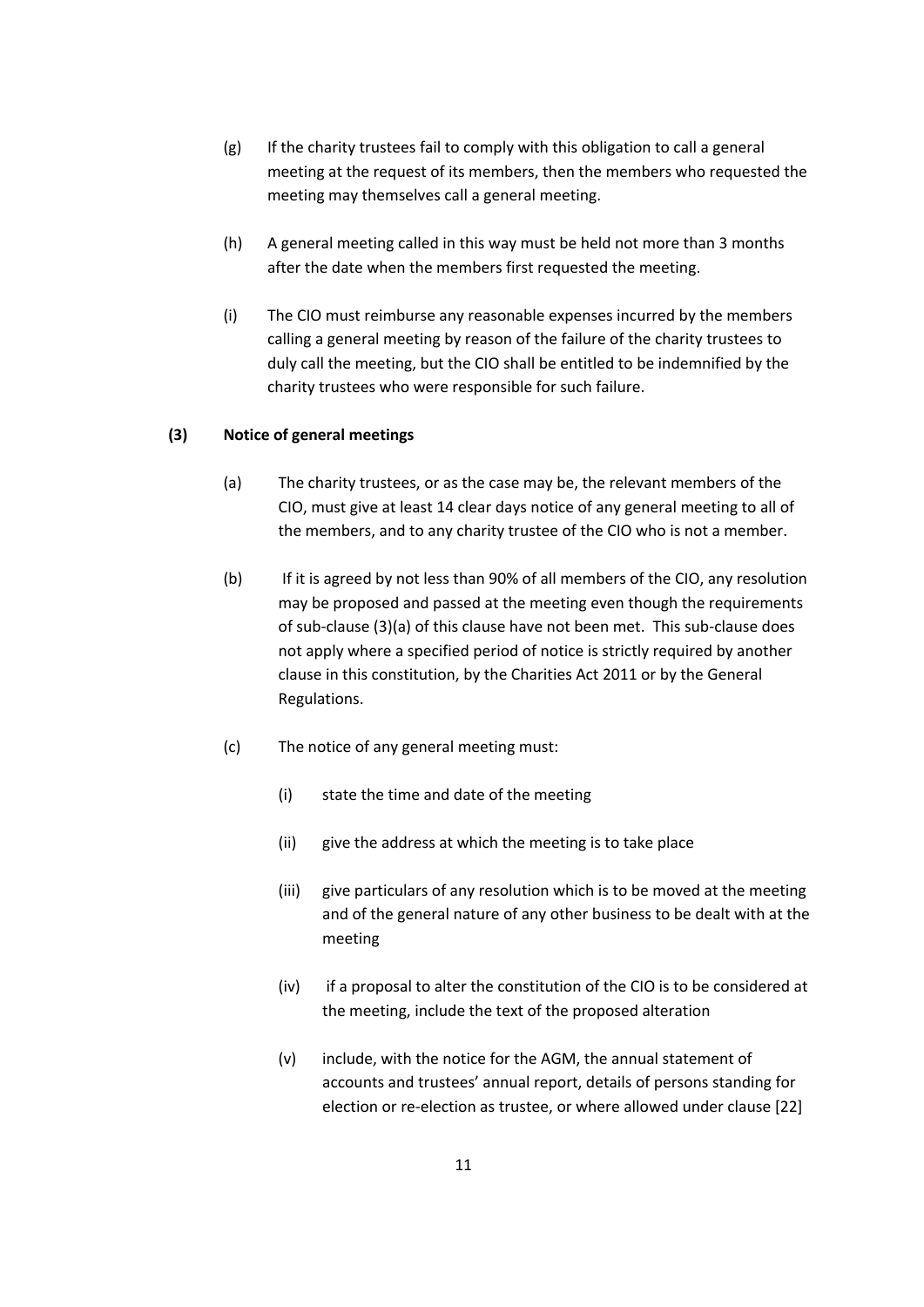(Use of electronic communication), details of where the information may be found on the CIO's website.

- (d) Proof that an envelope containing a notice properly addressed, prepaid and posted; or that an electronic form of notice was properly addressed and sent, shall be conclusive evidence that the notice was given. Notice shall be deemed to be given 48 hours after it was posted or sent.
- (e) The proceedings of a meeting shall not be invalidated because a member who was entitled to receive notice of the meeting did not receive it because of accidental omission by the CIO.

## **(4) Chairing of general meetings**

At each AGM members of the CIO shall elect a new chair for the CIO who is also ex officio a trustee under clause [13](2) (Appointment of charity trustees) and is also chair of the trustees. The chair of the CIO shall also preside as chair for all general meetings. If the chair of the CIO is unavailable, then a person nominated as chair by the charity trustees shall, if present at the general meeting and willing to act, preside as chair of the meeting. Subject to that, the members of the CIO who are present at a general meeting shall elect a chair to preside at the meeting.

## **(5) Quorum at general meetings**

- (a) No business may be transacted at any general meeting of the members of the CIO unless a quorum is present when the meeting starts.
- (b) Subject to the following provisions, the quorum for general meetings shall be the greater of 5% or three members. An organisation represented by a person present at the general meeting in accordance with sub-clause (7) of this clause, is counted as being present in person.
- (c) If the meeting has been called by or at the request of the members and a quorum is not present within 15 minutes of the starting time specified in the notice of the meeting, the meeting is closed.
- (d) If the meeting has been called in any other way and a quorum is not present within 15 minutes of the starting time specified in the notice of the meeting, the chair must adjourn the meeting. The date, time and place at which the meeting will resume must [either be announced by the chair or] be notified to the CIO's members at least seven clear days before the date on which it will resume.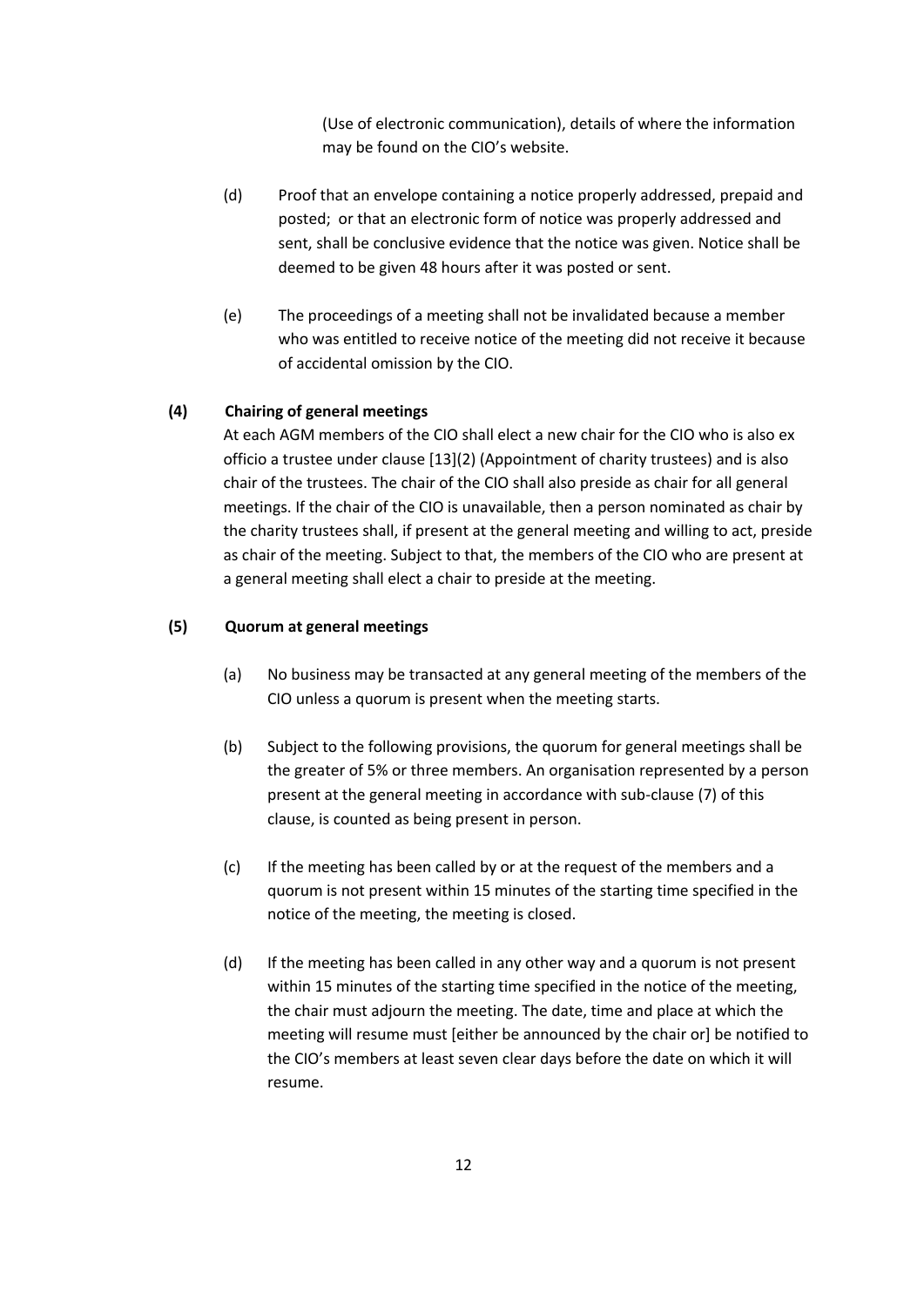- (e) If a quorum is not present within 15 minutes of the start time of the adjourned meeting, the member or members present at the meeting constitute a quorum.
- (f) If at any time during the meeting a quorum ceases to be present, the meeting may discuss issues and make recommendations to the trustees but may not make any decisions. If decisions are required which must be made by a meeting of the members, the meeting must be adjourned.

## **(6) Voting at general meetings**

- (a) Any decision other than one falling within clause [10(4)] (Decisions that must be taken in a particular way) shall be taken by a simple majority of votes cast at the meeting [(including proxy and postal votes). Every member has one vote [unless otherwise provided in the rights of a particular class of membership under this constitution].
- (b) A resolution put to the vote of a meeting shall be decided on a show of hands, unless (before or on the declaration of the result of the show of hands) a poll is duly demanded. A poll may be demanded by the chair or by at least 10% of the members present in person or by proxy at the meeting.
- (c) A poll demanded on the election of a person to chair the meeting or on a question of adjournment must be taken immediately. A poll on any other matter shall be taken, and the result of the poll shall be announced in such manner as the chair of the meeting shall decide, provided that the result of the poll is announced, within 30 days of the demand for the poll.
- (d) A poll may be taken:
	- (i) at the meeting at which it was demanded or
	- (ii) at some other time and place specified by the chair or
	- (iii) through the use of postal or electronic communications.

(e) In the event of an equality of votes, whether on a show of hands or on a poll the chair of the meeting shall have a second or casting vote.

(f) Any objection to the qualification of any voter must be raised at the meeting at which the vote is cast and the decision of the chair of the meeting shall be final.

#### **(7) Representation of [organisations and] corporate members**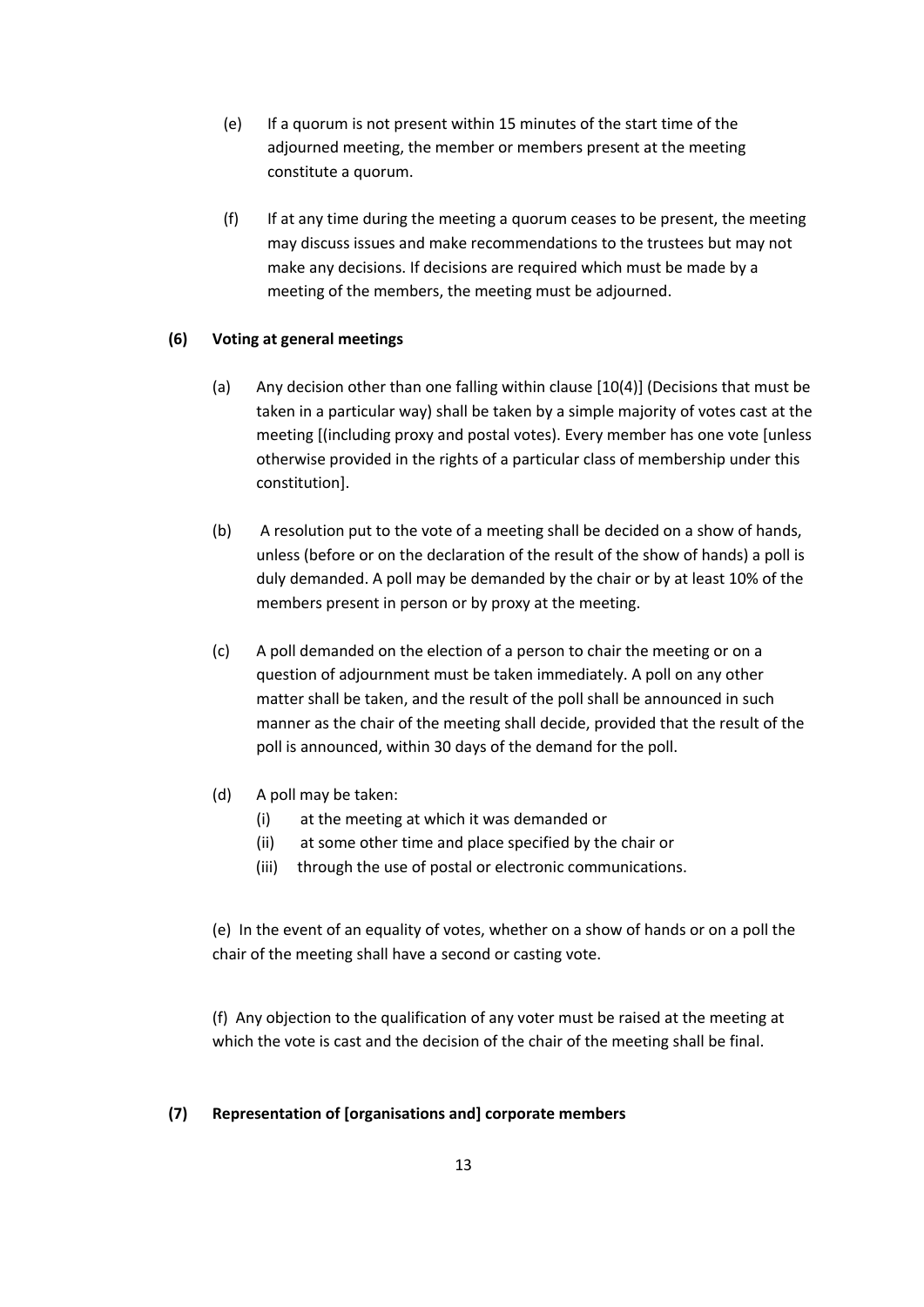- (a) An organisation or a corporate body that is a member of the CIO may, in accordance with its usual decision-making process, authorise a person to act as its representative at any general meeting of the CIO.
- (b) The representative is entitled to exercise the same powers on behalf of the organisation or corporate body as the organisation or corporate body could exercise as an individual member of the CIO.

## **(8) Adjournment of meetings**

The chair may with the consent of a meeting at which a quorum is present (and shall if so directed by the meeting) adjourn the meeting to another time and/ or place. No business may be transacted at an adjourned meeting except business which could properly have been transacted at the original meeting.

#### **(9) Proxy voting**

- (a) Any member of the CIO may appoint another person as a proxy to exercise all or any of that member's rights to attend, speak and vote at a general meeting of the CIO. Proxies must be appointed by a notice in writing (a "proxy notice") which:
	- (i) states the name and address of the member appointing the proxy
	- (ii) identifies the person appointed to be that member's proxy and the general meeting in relation to which that person is appointed
	- (iii) is signed by or on behalf of the member appointing the proxy, or is authenticated in such manner as the CIO may determine and
	- (iv) is delivered to the CIO in accordance with the constitution and any instructions contained in the notice of the general meeting to which they relate.
- (b) The CIO may require proxy notices to be delivered in a particular form, and may specify different forms for different purposes.
- (c) Proxy notices may (but do not have to) specify how the proxy appointed under them is to vote (or that the proxy is to abstain from voting) on one or more resolutions.
- (d) Unless a proxy notice indicates otherwise, it must be treated as: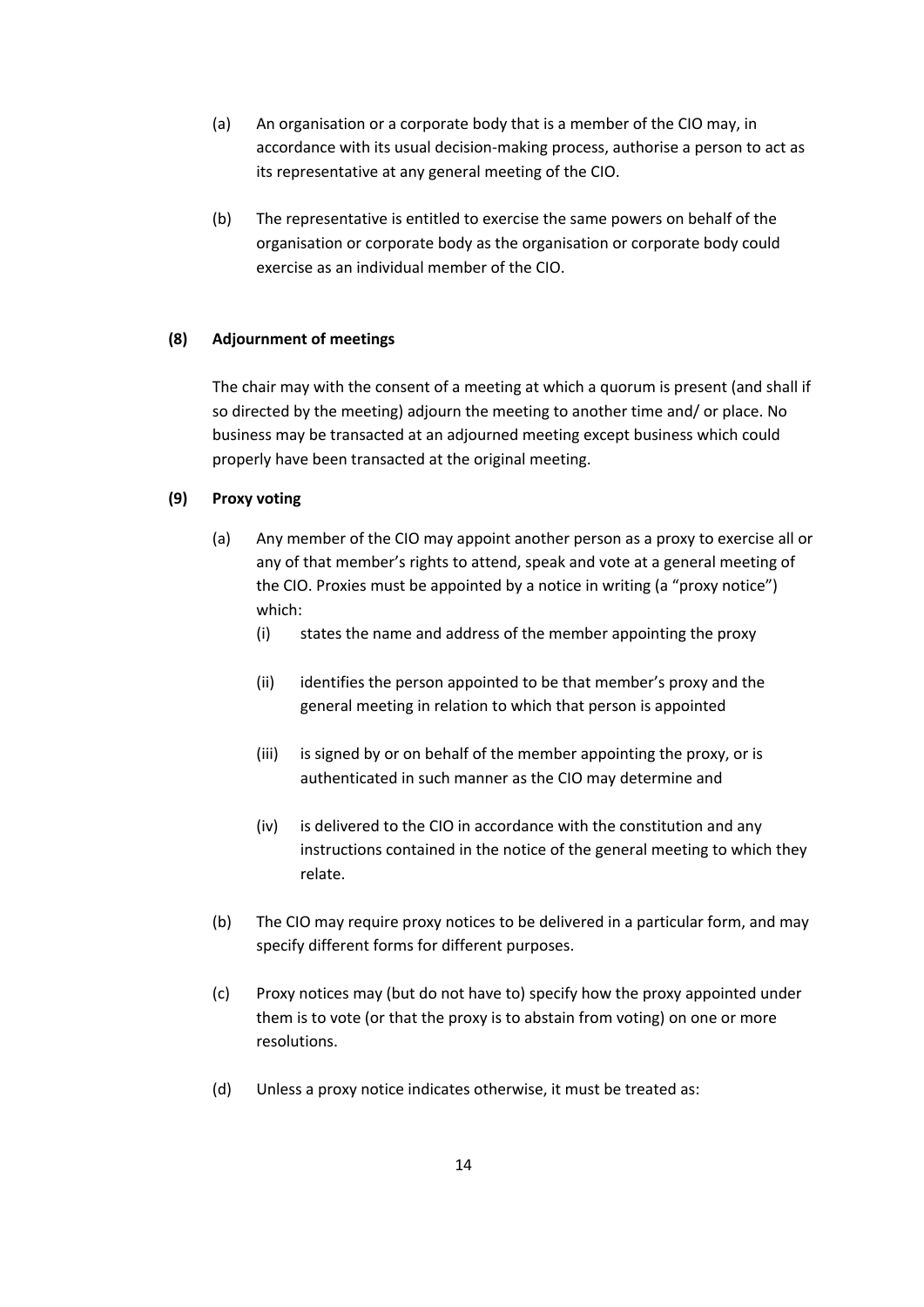- (i) allowing the person appointed under it as proxy discretion as to how to vote on any ancillary or procedural resolutions put to the meeting and
- (ii) appointing that person as a proxy in relation to any adjournment of the general meeting to which it relates as well as the meeting itself.
- (e) A member who is entitled to attend, speak or vote (either on a show of hands or on a poll) at a general meeting remains so entitled in respect of that meeting or any adjournment of it, even though a valid proxy notice has been delivered to the CIO by or on behalf of that member provided that the member's proxy shall not have the right to exercise that member's vote if he, she or it is present and voting at the meeting.
- (f) An appointment under a proxy notice may be revoked by delivering to the CIO a notice in writing given by or on behalf of the member by whom or on whose behalf the proxy notice was given.
- (g) A notice revoking a proxy appointment only takes effect if it is delivered before the start of the meeting to which it relates.
- (h) If a proxy notice is not signed or authenticated by the member appointing the proxy, it must be accompanied by written evidence that the person who signed or authenticated it on that member's behalf had authority to do so.

## **(10) Postal voting**

- (a) The CIO may, if the charity trustees so decide, allow the members to vote by post or electronic mail ("email") to elect charity trustees or to make a decision on any matter that is being decided at a general meeting of the members.
- (b) The charity trustees may appoint at least two persons independent of the CIO to serve as scrutineers to supervise the conduct of the postal/email ballot and the counting of votes.
- (c) If postal and/or email voting is to be allowed on a matter, the CIO must send to members of the CIO not less than 21 days before the deadline for the receipt of votes cast in this way:
	- (i) a notice by email, if the member has agreed to receive notices in this way under clause [22] (Use of electronic communication), including an explanation of the purpose of the vote and the voting procedure to be followed by the member and a voting form capable of being returned by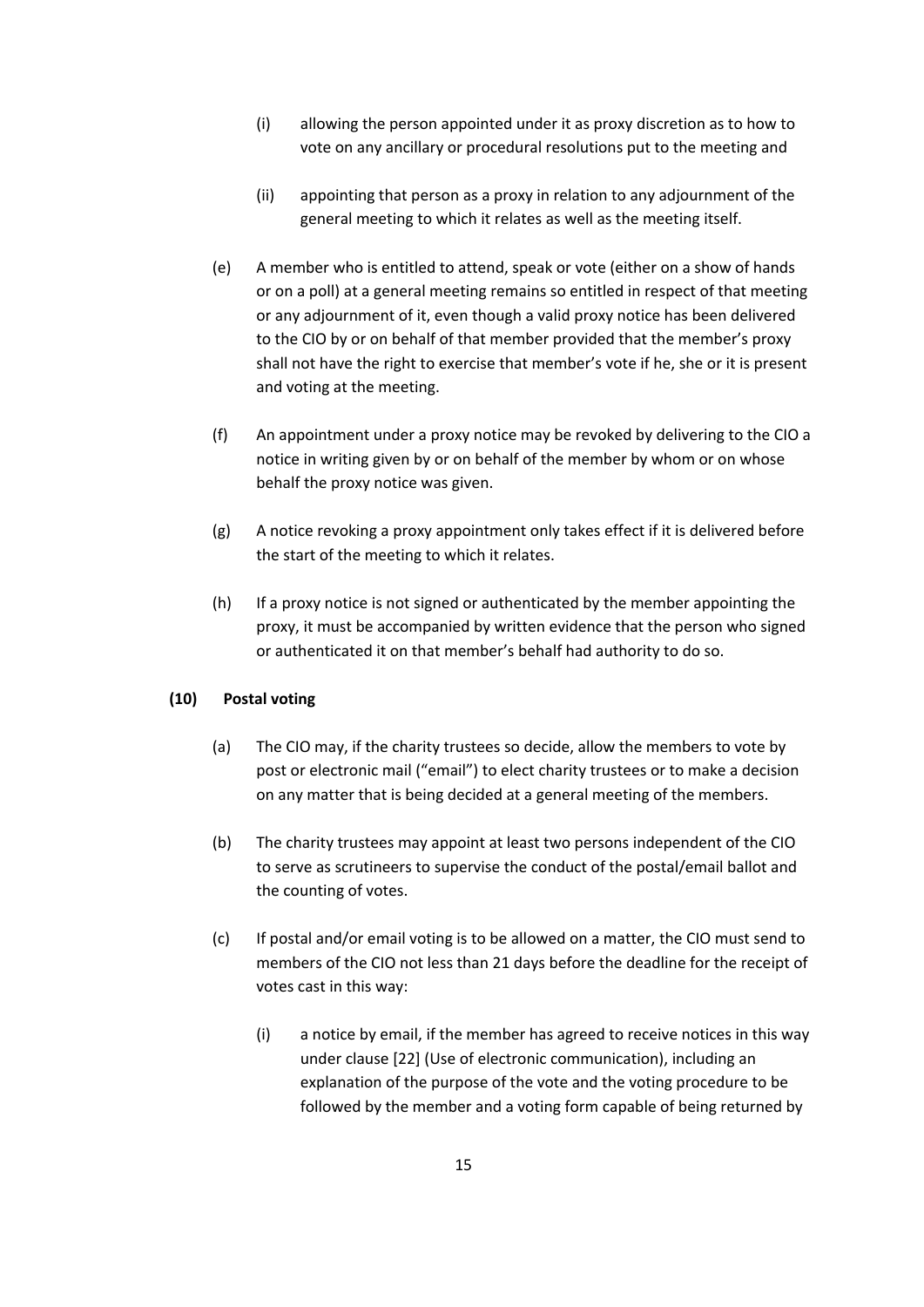email or post to the CIO, containing details of the resolution being put to a vote, or of the candidates for election, as applicable;

- (ii) a notice by post to all other members, including a written explanation of the purpose of the postal vote and the voting procedure to be followed by the member; and a postal voting form containing details of the resolution being put to a vote, or of the candidates for election, as applicable.
- (d) The voting procedure must require all forms returned by post to be in an envelope with the member's name and signature, and nothing else, on the outside, inside another envelope addressed to 'The Scrutineers for The Kelham Island and Neepsend Community Alliance', at the CIO's principal office or such other postal address as is specified in the voting procedure.
- (e) The voting procedure for votes cast by email must require the member's name to be at the top of the email, and the email must be authenticated in the manner specified in the voting procedure.
- (f) Email votes must be returned to an email address used only for this purpose and must be accessed only by a scrutineer.
- (g) The voting procedure must specify the closing date and time for receipt of votes and must state that any votes received after the closing date or not complying with the voting procedure will be invalid and not be counted.
- (h) The scrutineers must make a list of names of members casting valid votes and a separate list of members casting votes which were invalid. These lists must be provided to a charity trustee or other person overseeing admission to, and voting at, the general meeting. A member who has cast a valid postal or email vote must not vote at the meeting, and must not be counted in the quorum for any part of the meeting on which he, she or it has already cast a valid vote. A member who has cast an invalid vote by post or email is allowed to vote at the meeting and counts towards the quorum.
- (i) For postal votes, the scrutineers must retain the internal envelopes (with the member's name and signature). For email votes, the scrutineers must cut off and retain any part of the email that includes the member's name. In each case, a scrutineer must record on this evidence of the member's name that the vote has been counted, or if the vote has been declared invalid, the reason for such declaration.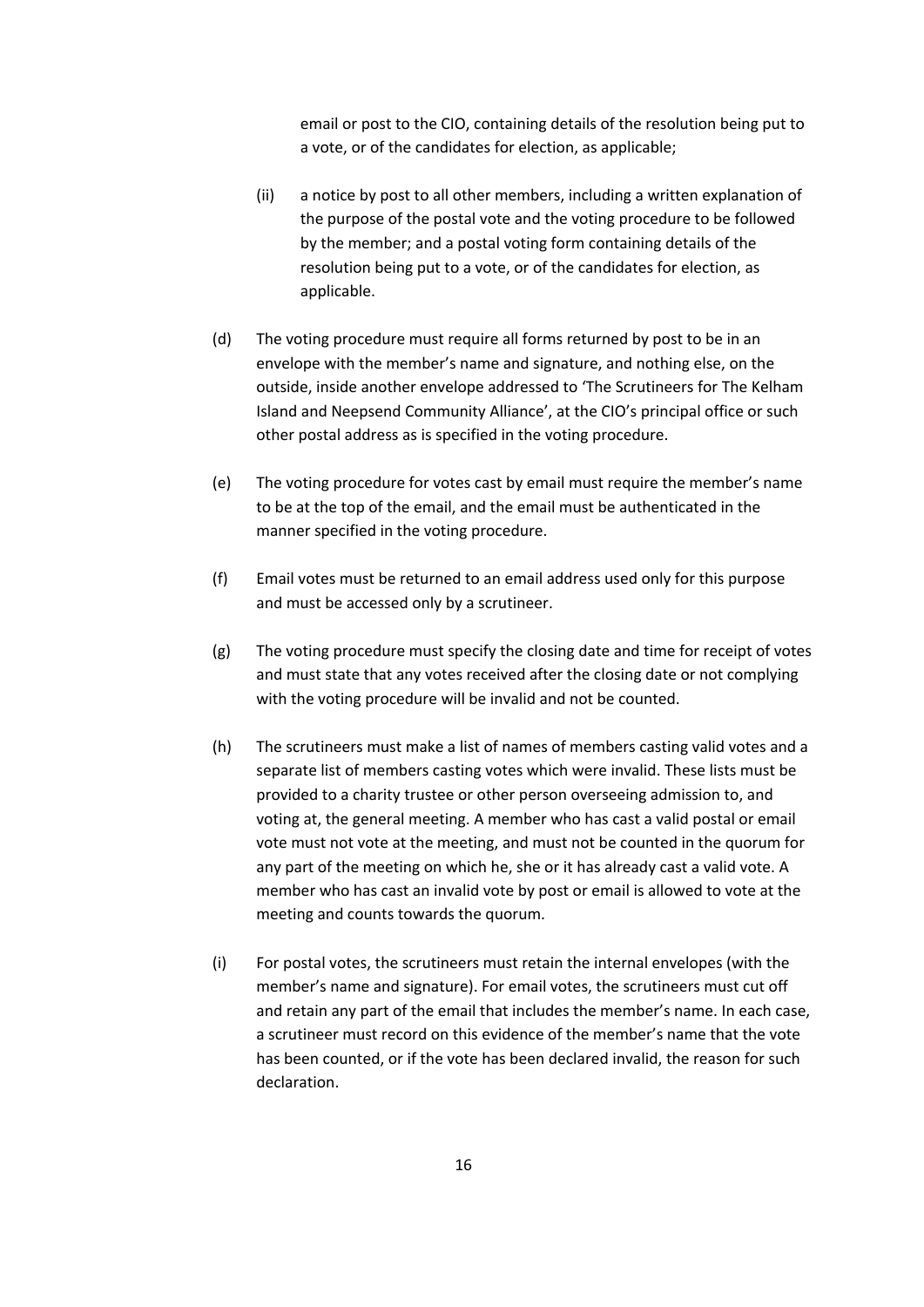- (j) Votes cast by post or email must be counted by all the scrutineers before the meeting at which the vote is to be taken. The scrutineers must provide to the person chairing the meeting written confirmation of the number of valid votes received by post and email and the number of votes received which were invalid.
- (k) The scrutineers must not disclose the result of the postal/ email ballot until after votes taken by hand or by poll at the meeting, or by poll after the meeting, have been counted. Only at this point shall the scrutineers declare the result of the valid votes received, and these votes shall be included in the declaration of the result of the vote.
- (l) Following the final declaration of the result of the vote, the scrutineers must provide to a charity trustee or other authorised person bundles containing the evidence of members submitting valid postal votes; evidence of members submitting valid email votes; evidence of invalid votes; the valid votes; and the invalid votes.
- (m) Any dispute about the conduct of a postal or email ballot must be referred initially to a panel set up by the charity trustees, to consist of two trustees and two persons independent of the CIO. If the dispute cannot be satisfactorily resolved by the panel, it must be referred to the Electoral Reform Society.

## **12. Charity trustees**

## **(1) Functions and duties of charity trustees**

The charity trustees shall manage the affairs of the CIO and may for that purpose exercise all the powers of the CIO. It is the duty of each charity trustee:

- (a) to exercise his or her powers and to perform his or her functions in his or her capacity as a trustee of the CIO in the way he or she decides in good faith would be most likely to further the purposes of the CIO and
- (b) to exercise, in the performance of those functions, such care and skill as is reasonable in the circumstances having regard in particular to:
	- (i) any special knowledge or experience that he or she has or holds himself or herself out as having and,
	- (ii) if he or she acts as a charity trustee of the CIO in the course of a business or profession, to any special knowledge or experience that is reasonable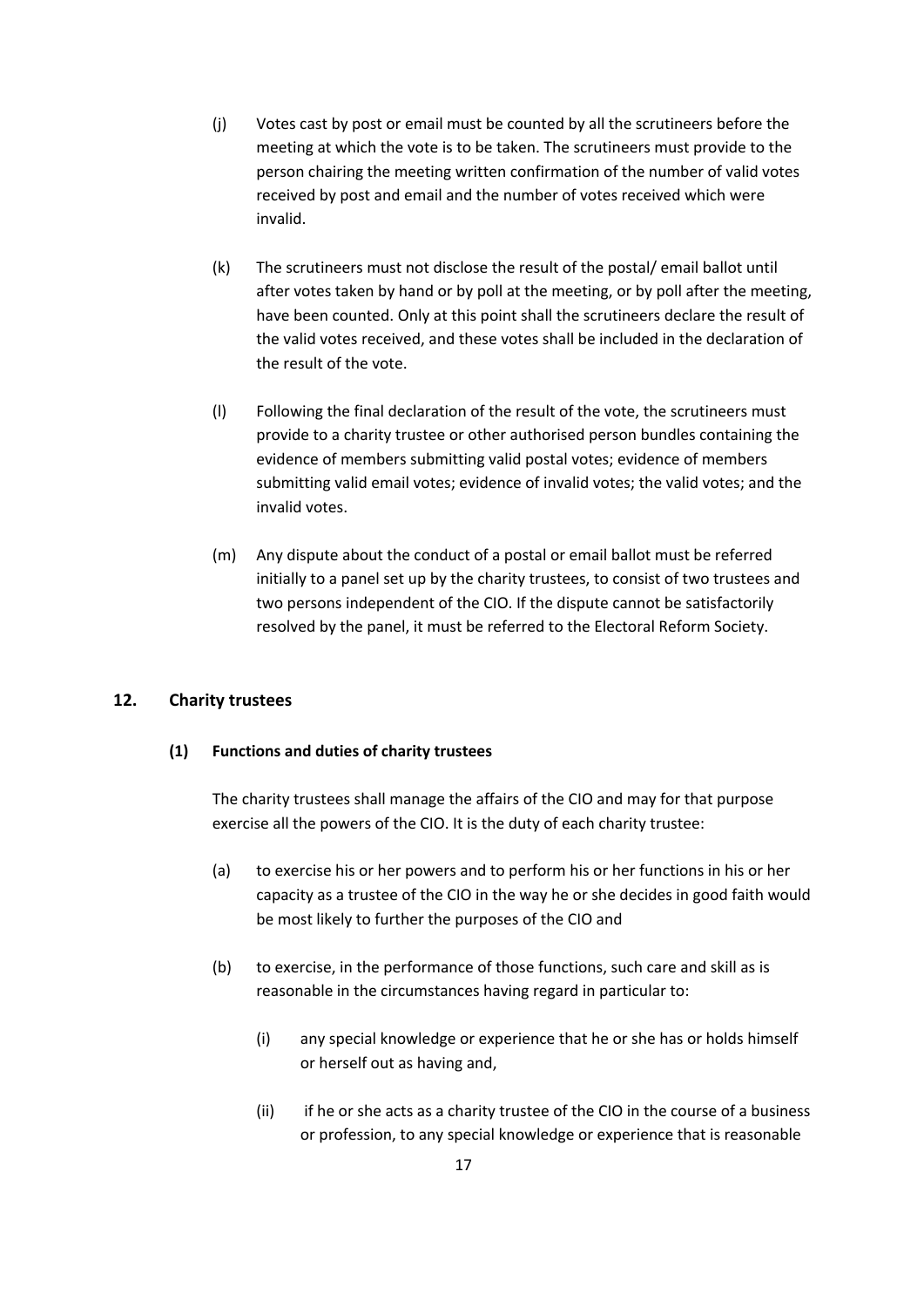to expect of a person acting in the course of that kind of business or profession.

## **(2) Eligibility for trusteeship**

- (a) Every charity trustee must be a natural person.
- (b) No individual may be appointed as a charity trustee of the CIO;
	- if he or she is under the age of 16 years; or
	- if he or she would automatically cease to hold office under the provisions of clause [15(1)(f)].
- (c) No one is entitled to act as a charity trustee whether on appointment or any reappointment until he or she has expressly acknowledged, in whatever way the charity trustees decide, his or her acceptance of the office of charity trustee.
- (d) At least one of trustees of the CIO must be 18 years of age or over. If there is no trustee aged at least 18 years, the remaining trustees may only act to call a meeting of the charity trustees, or appoint a new charity trustee.

#### **(3) Number of charity trustees**

- (a) There must be at least three charity trustees. If the number falls below the minimum, the remaining trustee or trustees may act only to call a meeting of the charity trustees, or appoint a new charity trustee.
- (b) The maximum number of charity trustees is 6. The charity trustees may not appoint any charity trustee if as a result the number of charity trustees would exceed the maximum.

## **(4) First charity trustees**

The first charity trustees of the CIO are –

- Ben McGarry
- Simon Wigglesworth-Baker
- Amy Lockwood

#### **13. Appointment of charity trustees**

**(1) Elected charity trustees**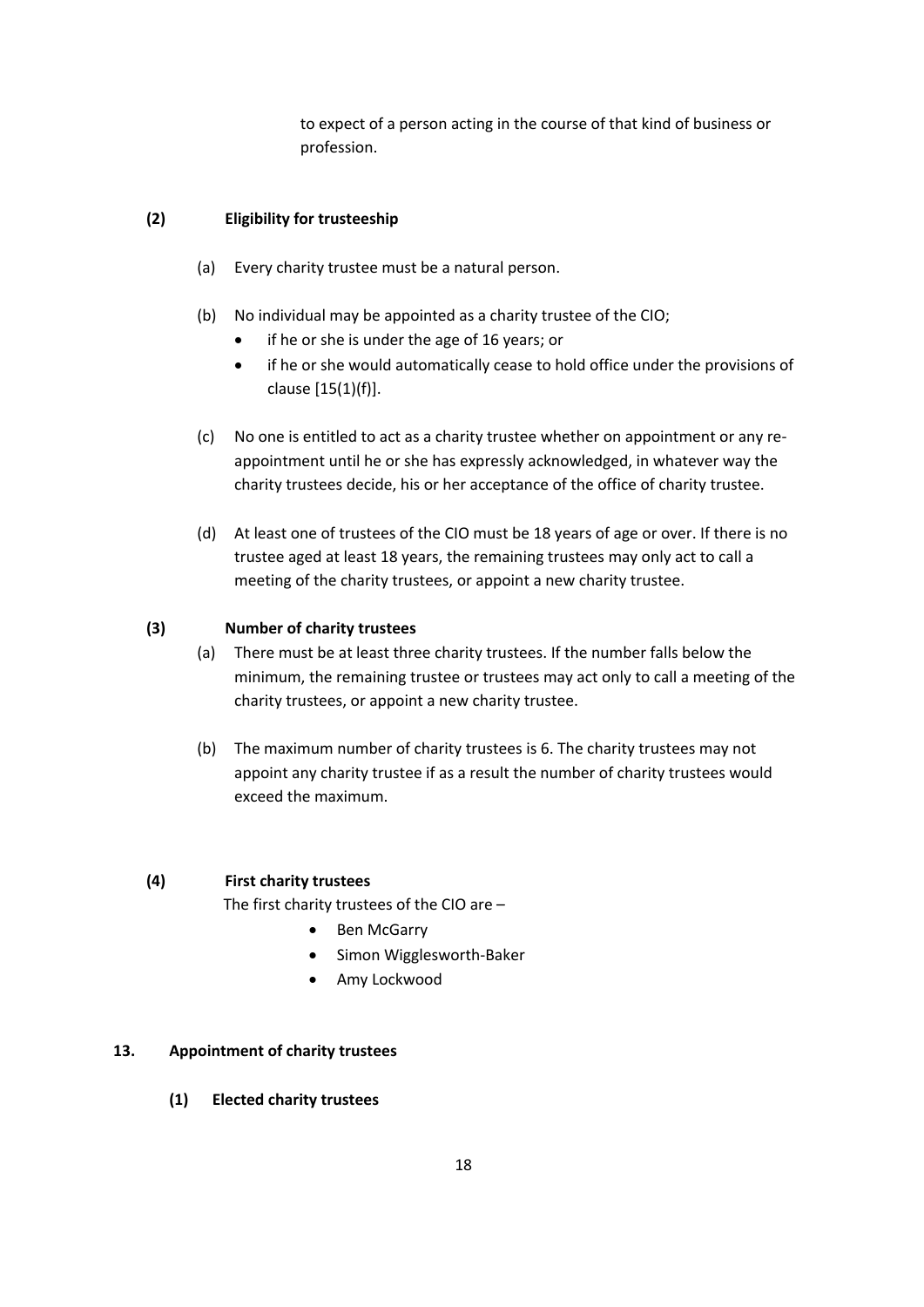- (a) At the first annual general meeting of the members of the CIO all the elected charity trustees shall retire from office;
- (b) At every [subsequent] annual general meeting of the members of the CIO, onethird of the elected charity trustees shall retire from office. If the number of elected charity trustees is not three or a multiple of three, then the number nearest to one-third shall retire from office, but if there is only one charity trustee, he or she shall retire;
- (c) The charity trustees to retire by rotation shall be those who have been longest in office since their last appointment or reappointment. If any trustees were last appointed or reappointed on the same day those to retire shall (unless they otherwise agree among themselves) be determined by lot;
- (d) The vacancies so arising may be filled by the decision of the members at the annual general meeting; any vacancies not filled at the annual general meeting may be filled as provided in sub-clause (e) of this clause;
- (e) The members or the charity trustees may at any time decide to appoint a new charity trustee, whether in place of a charity trustee who has retired or been removed in accordance with clause [15] (Retirement and removal of charity trustees), or as an additional charity trustee, provided that the limit specified in clause [12(3)] on the number of charity trustees would not as a result be exceeded;
- (f) A person so appointed by the members of the CIO shall retire in accordance with the provisions of sub-clauses (b) and (c) of this clause. A person so appointed by the charity trustees shall retire at the conclusion of the annual general meeting next following the date of his/her appointment and shall not be counted for the purpose of determining which of the charity trustees is to retire by rotation at the meeting.

## **(2) Ex officio Trustees[s]**

The Chairperson for the time being ("the office holder") shall automatically, by virtue of holding that office ("ex officio"), be a charity trustee.

If unwilling to act as a charity trustee, the office holder may:

- (a) before accepting appointment as a charity trustee, give notice in writing to the trustees of his or her unwillingness to act in that capacity; or
- (b) after accepting appointment as a charity trustee, resign under the provisions contained in clause [12] (Retirement and removal of charity trustees)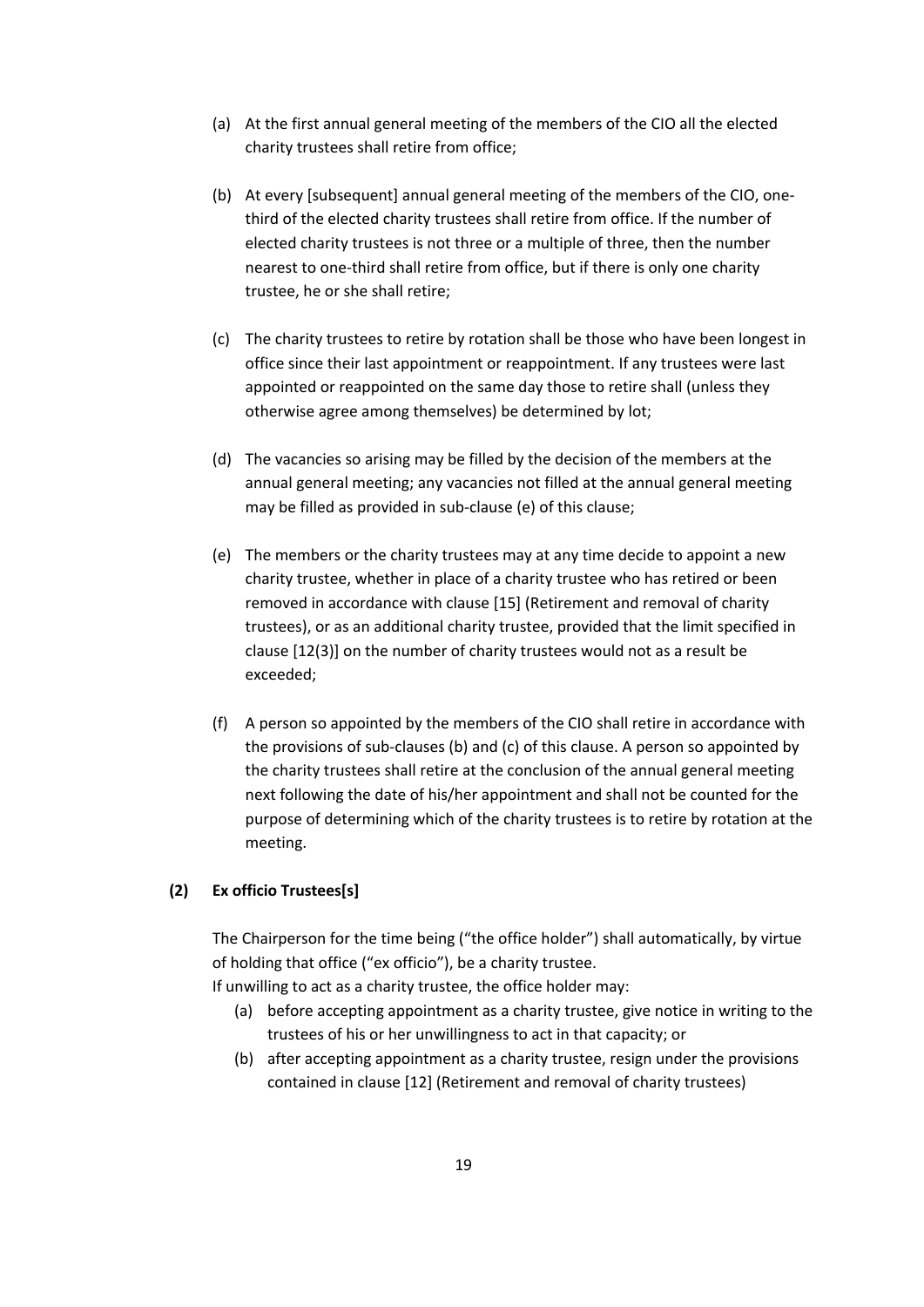The office of ex officio charity trustee will then remain vacant until the office holder ceases to hold office.

## **14. Information for new charity trustees**

The charity trustees will make available to each new charity trustee, on or before his or her first appointment:

- (a) A copy of this constitution and any amendments made to it and
- (b) A copy of the CIO's latest Trustees' Annual Report and statement of accounts.

## **15. Retirement and removal of charity trustees**

- (1) A charity trustee ceases to hold office if he or she:
	- (a) retires by notifying the CIO in writing (but only if enough charity trustees will remain in office when notice of resignation takes effect to form a quorum for meetings)
	- (b) is absent without the permission of the charity trustees from all their meetings held within a period of six months and the trustees resolve that his or her office be vacated
	- (c) dies
	- (d) becomes incapable by reason of mental disorder, illness or injury or managing and administering his or her own affairs or
	- (e) is removed by the members of the CIO in accordance with sub-clause (2) of this clause; or
	- (f) is disqualified from acting as a charity trustee by virtue of sections 178-180 of the Charities Act 2011 (or any statutory re-enactment or modification of that provision).
- (2) A charity trustee shall be removed from office if a resolution to remove that trustee is proposed at a general meeting of the members called for that purpose and properly convened in accordance with clause [11], and the resolution is passed by a two-thirds majority of votes cast at the meeting.
- (3) A resolution to remove a charity trustee in accordance with this clause shall not take effect unless the individual concerned has been given at least 14 clear days' notice in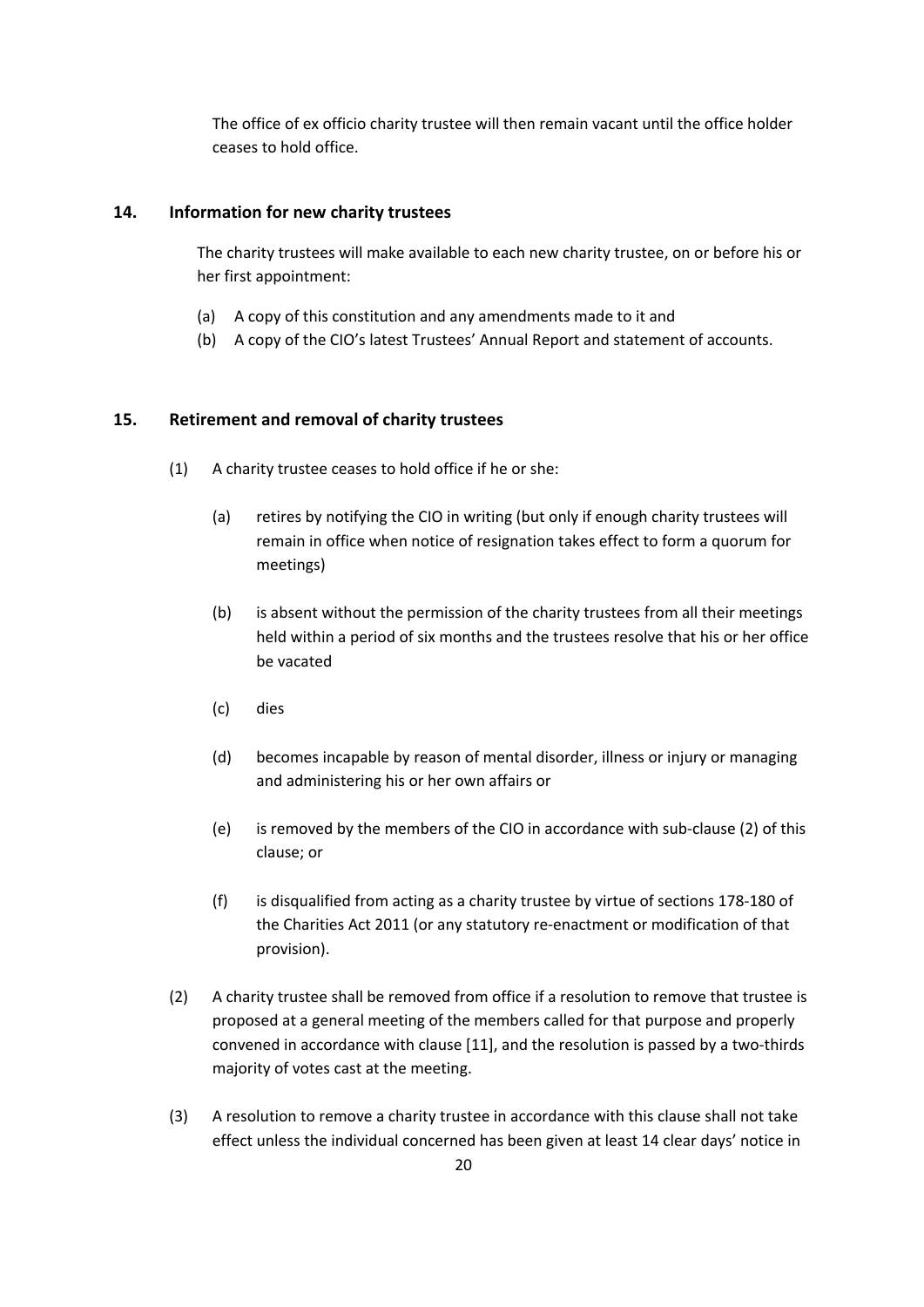writing that the resolution is to be proposed, specifying the circumstances alleged to justify removal from office and has been given a reasonable opportunity of making oral and/ or written representations to the members of the CIO.

## **16. Reappointment of charity trustees**

Any person who retires as a charity trustee by rotation or by giving notice to the CIO is eligible for reappointment. A charity trustee who has served for four consecutive terms may not be reappointed for a fifth consecutive term but may be reappointed after an interval of at least two years.

## **17. Taking of decisions by charity trustees**

Any decision may be taken either:

- at a meeting of the charity trustees or
- by resolution in writing or electronic form agreed by all of the charity trustees, which may comprise either a single document or several documents containing the text of the resolution in like form to each of which one or more charity trustees has signified their agreement.

## **18. Delegation by charity trustees**

- (1) The charity trustees may delegate any of their powers or functions to a committee, and if they do, they shall determine the terms and conditions on which the delegation is made. The charity trustees may at any time alter those terms and conditions or revoke the delegation.
- (2) This power is in addition to the power of delegation in the General Regulations and any other power of the delegation available to the charity trustees, but is subject to the following requirements:
	- (a) a committee may consist of two or more persons, but at least one member of each committee must be a charity trustee;
	- (b) the acts and proceedings of any committee must be brought to the attention of the charity trustees as a whole as soon as is reasonably practicable and
	- (c) the charity trustees shall from time to time review the arrangements which they have made for the delegation of their powers.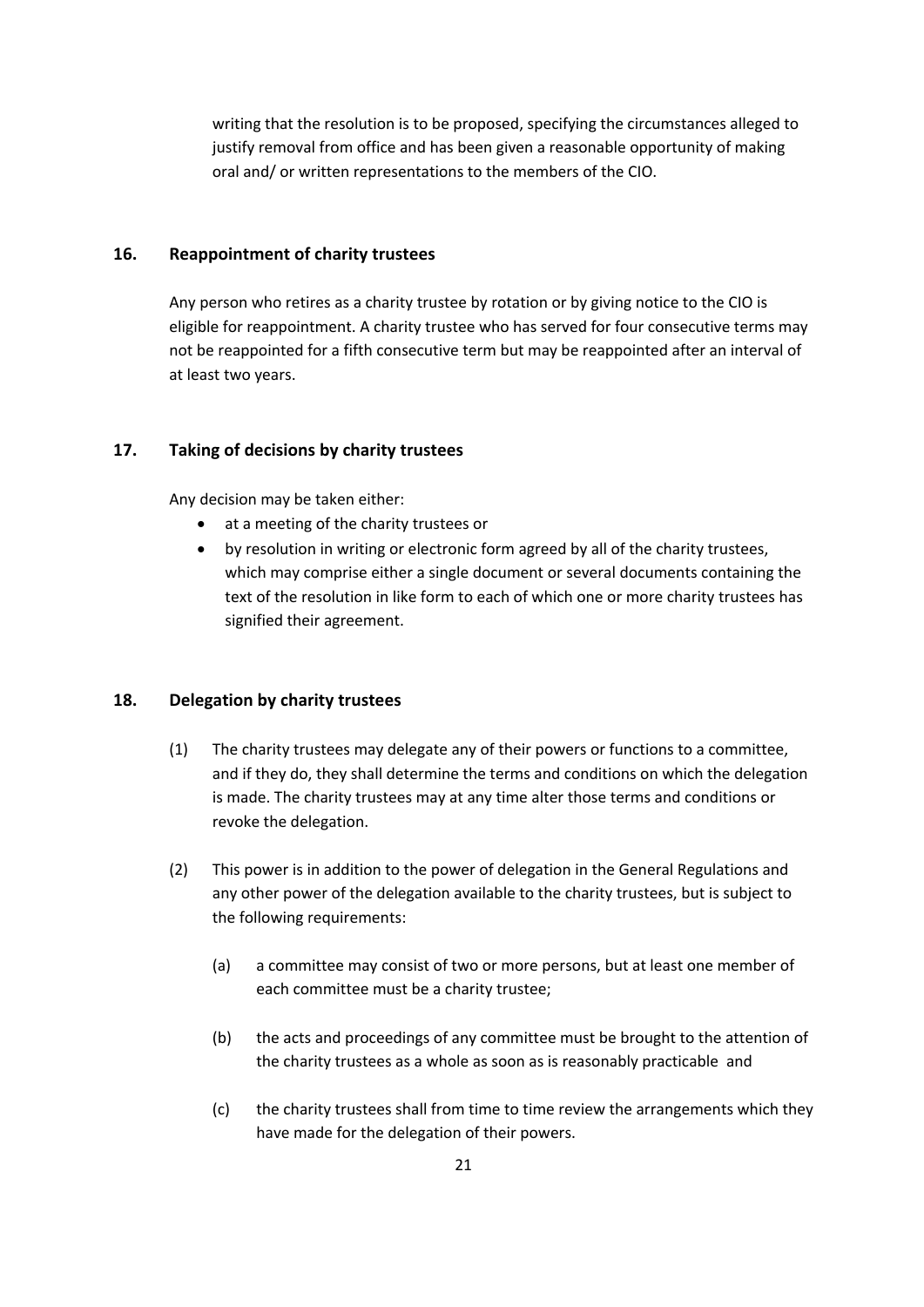# **19. Meetings and proceedings of charity trustees**

## **(1) Calling meetings**

- (a) Any charity trustee may call a meeting of the charity trustees.
- (b) Subject to that, the charity trustees shall decide how their meetings are to be called, and what notice is required.

# **(2) Chairing of meetings**

The chair of the CIO (ex officio trustee) shall chair the meetings of the charity trustees. In the absence of the chair of the CIO, the charity trustees may appoint one of their number to chair their meetings.

# **(3) Procedure at meetings**

- (a) No decision shall be taken at a meeting unless a quorum is present at the time when the decision is taken. The quorum is two charity trustees, or the number nearest to one third of the total number of charity trustees, whichever is greater or such larger number as the charity trustees may decide from time to time. A charity trustee shall not be counted in the quorum present when any decision is made about a matter upon which he or she is not entitled to vote.
- (b) Questions arising at a meeting shall be decided by a majority of those eligible to vote.
- (c) In the case of equality of votes, the person who chairs the meeting shall have a second or casting vote.

## **(4) Participation in meetings by electronic means**

- (a) A meeting may be held by suitable electronic means agreed by the charity trustees in which each participant may communicate with all the other participants.
- (b) Any charity trustee participating at a meeting by suitable electronic means agreed by the charity trustees in which a participant or participants may communicate with all the other participants shall qualify as being present at the meeting.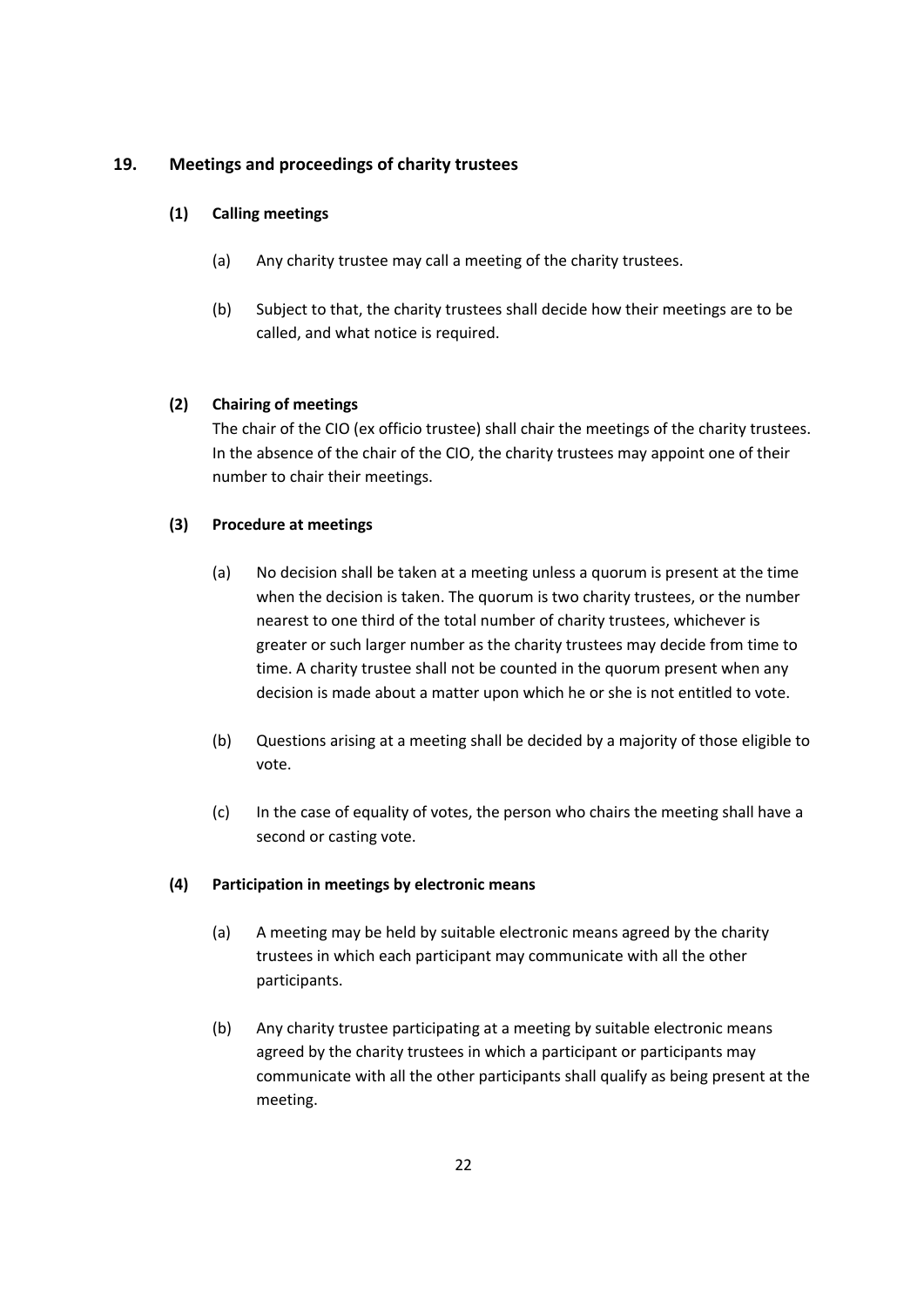(c) Meetings held by electronic means must comply with rules for meetings, including chairing and the taking of minutes.

# **20. Saving provisions**

- (1) Subject to sub-clause (2) of this clause, all decisions of the charity trustees, or of a committee of charity trustees, shall be valid notwithstanding the participation in any vote of a charity trustee:
	- who was disqualified from holding office
	- who had previously retired or who had been obliged by the constitution to vacate office
	- who was not entitled to vote on the matter whether by reason of a conflict of interest or otherwise

If, without the vote of that charity trustee and that charity trustee being counted in the quorum, the decision has been made by a majority of the charity trustees at a quorate meeting.

(2) Sub-clause (1) of this clause does not permit a charity trustee to keep any benefit that may be conferred upon him or her by a resolution of the charity trustees or of a committee of charity trustees if, but for sub-clause (1), the resolution would have been void, or if the charity trustee has not complied with clause 7 (Conflicts of interest).

# **21. Execution of documents**

- (1) The CIO shall execute documents either by signature or by affixing its seal (if it has one)
- (2) A document is validly executed by signature if it is signed by at least two of the charity trustees.
- (3) If the CIO has a seal:
	- (a) it must comply with the provisions of the General Regulations and
	- (b) the seal must only be used by the authority of the charity trustees or of a committee of charity trustees duly authorised by the charity trustees. The charity trustees may determine who shall sign any document to which the seal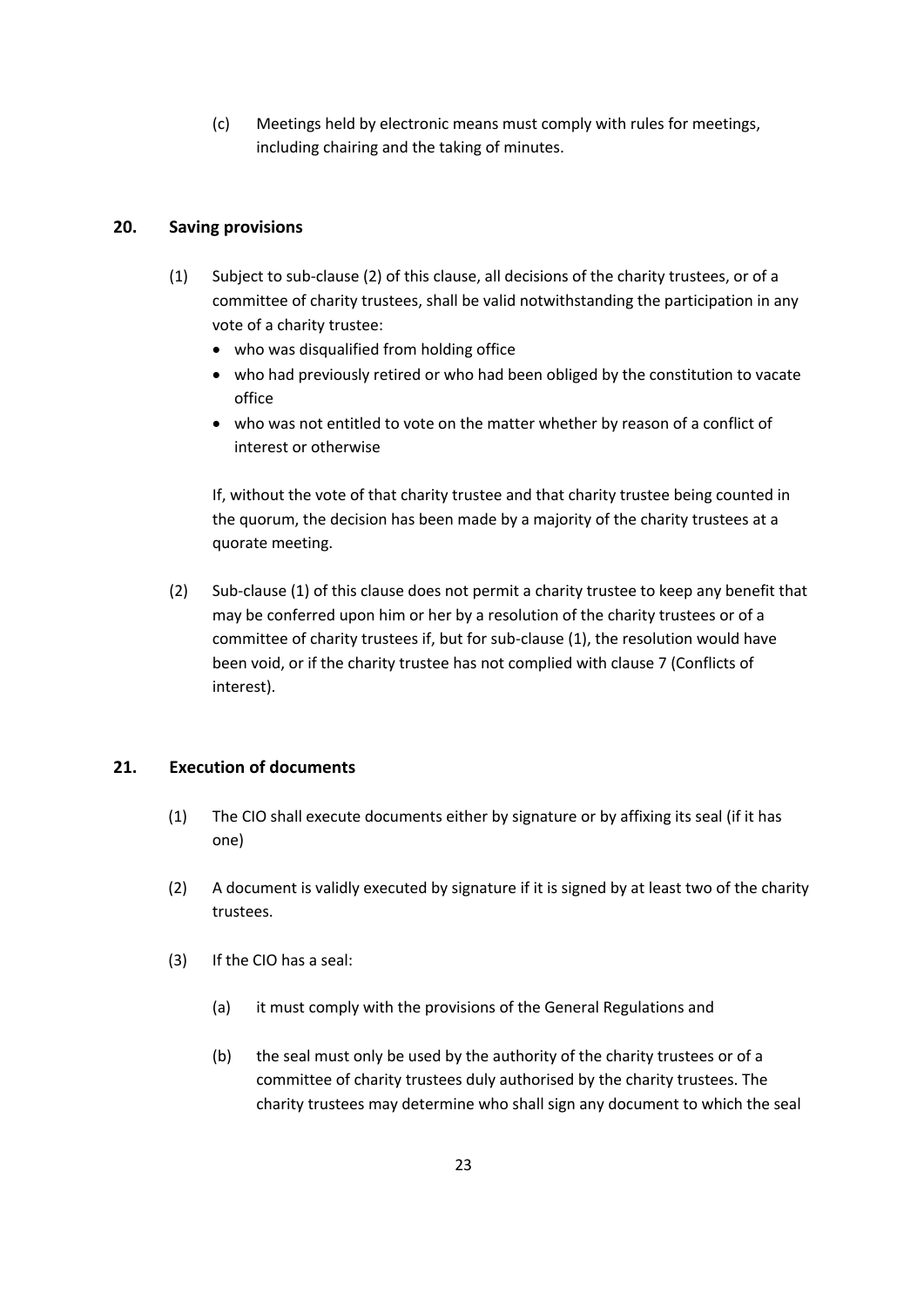is affixed and unless otherwise so determined it shall be signed by two charity trustees.

# **22. Use of electronic communications**

## **(1) General**

The CIO will comply with the requirements of the Communications Provisions in the General Regulations and in particular:

- (a) the requirement to provide within 21 days to any member on request a hard copy of any document or information sent to the member otherwise than in hard copy form;
- (b) any requirements to provide information to the Commission in a particular form or manner.

## **(2) To the CIO**

Any member or charity trustee of the CIO may communicate electronically with the CIO to an address specified by the CIO for the purpose, so long as the communication is authenticated in a manner which is satisfactory to the CIO.

- **(3) By the CIO**
- (a) Any member or charity trustee of the CIO, by providing the CIO with his or her email address or similar, is taken to have agreed to receive communications from the CIO in electronic form at that address, unless the member has indicated to the CIO his or her unwillingness to receive such communications in that form.
- (b) The charity trustees may, subject to compliance with any legal requirements, by means of publication on its website:
	- (i) provide the members with the notice referred to in clause 11(3) (Notice of general meetings);
	- (ii) give charity trustees notice of their meetings in accordance with clause 19(1) (Calling meetings); [and
	- (iii) submit any proposal to the members or charity trustees for decision by written resolution or postal vote in accordance with the CIO's powers under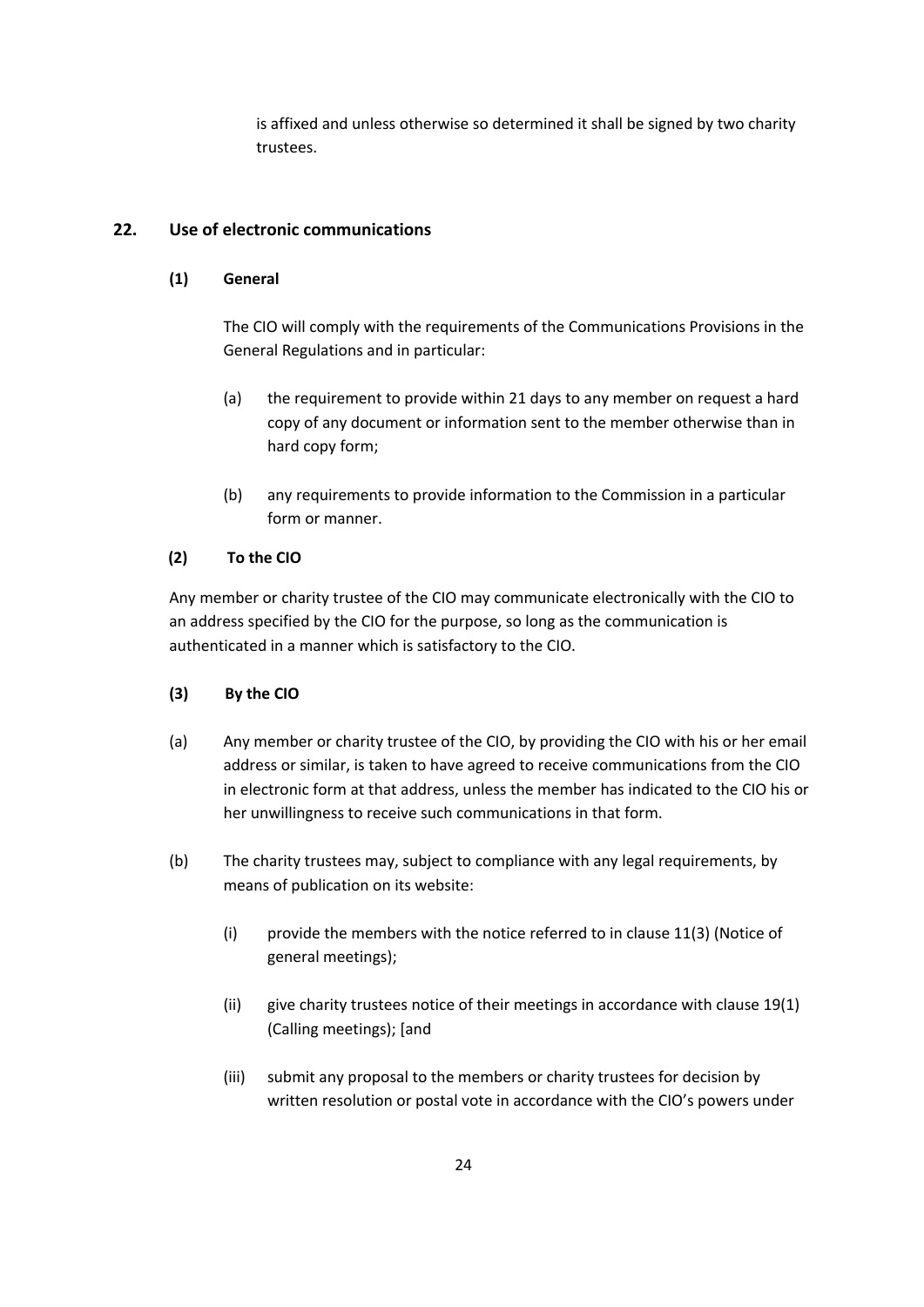clause 10 (Members' decisions), 19(4) (Decisions taken by resolution in writing), or clause 11(10) (postal voting)].

- (c) The CIO must
	- (i) take reasonable steps to ensure that members and charity trustees are promptly notified of the publication of any such notice or proposal; and
	- (ii) send any such notice or proposal in hard copy form to any member or charity trustee who has not consented to receive communications in electronic form.

# **23. Keeping of Registers**

The CIO must comply with its obligations under the General Regulations in relation to the keeping of, and provision of access to, a (combined) register of its members and charity trustees.

#### **24. Minutes**

The charity trustees must keep minutes of all:

- (1) appointments of officers made by the charity trustees
- (2) proceedings at general meetings of the CIO
- (3) meetings of the charity trustees and committees of charity trustees including:
	- the names of the trustees present at the meeting
	- the decisions made at the meetings and
	- where appropriate the reasons for the decisions
- (4) decisions made by the charity trustees otherwise than in meetings.

#### **25. Accounting records, accounts, annual reports and returns, register maintenance**

(1) The charity trustees must comply with the requirements of the Charities Act 2011 with the regard to the keeping of accounting records, to the presentation and scrutiny of statements of account, and to the preparation of annual reports and returns. The statements of account, reports and returns must be sent to the Charity Commission, regardless of the income of the CIO, within 10 months of the financial year end.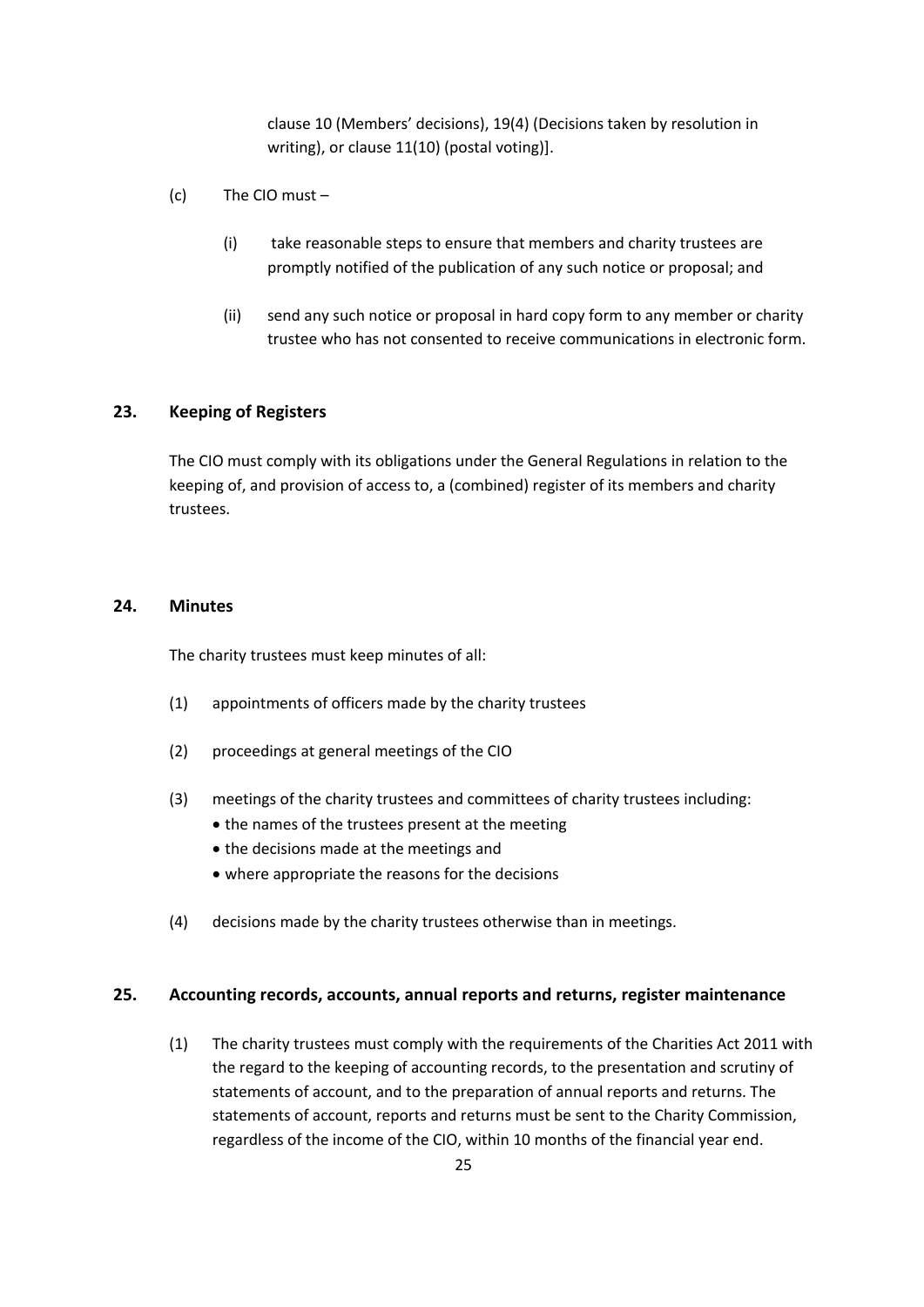(2) The charity trustees must comply with their obligation to inform the Commission within 28 days of any change in the particulars of the CIO entered on the Central Register of Charities.

## **26. Rules**

The charity trustees may from time to time make such reasonable and proper rules or bye laws as they may deem necessary or expedient for the proper conduct and management of the CIO, but such rules or bye laws must not be inconsistent with any provision of this constitution. Copies of any such rules or bye laws currently in force must be made available to any member of the CIO on request.

## **27. Disputes**

If a dispute arises between members of the CIO about the validity or propriety of anything done by the members under this constitution, and the dispute cannot be resolved by agreement, the parties to the dispute must try in good faith to settle the dispute by mediation before resorting to litigation.

## **28. Amendment of constitution**

As provided by sections 224-227 of the Charities Act 2011:

- (1) This constitution can only be amended:
	- (a) by resolution agreed in writing by all members of the CIO or
	- (b) by a resolution passed by a 75% majority of those voting at a general meeting of the members of the CIO called in accordance with clause 11 (General meetings of members).
- (2) Any alternation of clause 3 (Objects), clause [29] (Voluntary winding up or dissolution), this clause, or of any provision where the alteration would provide authorisation for any benefit to be obtained by charity trustees or members of the CIO or persons connected with them, requires the prior written consent of the Charity Commission.
- (3) No amendment that is inconsistent with the provisions of the Charities Act 2011 or the General Regulations shall be valid.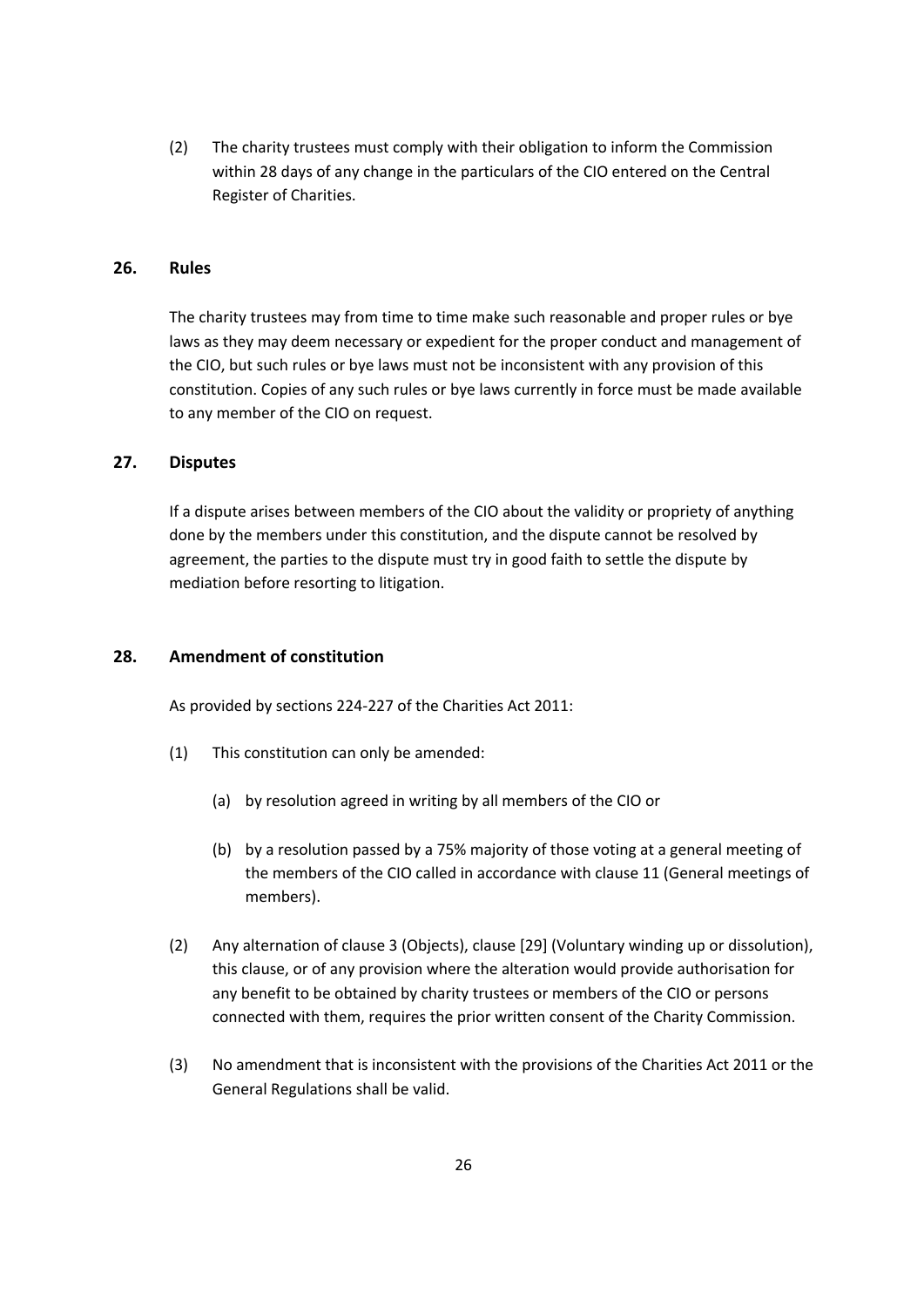(4) A copy of every resolution amending the constitution, together with a copy of the CIO's constitution as amended must be sent to the Commission within 15 days from the date on which the resolution is passed. The amendment does not take effect until it has been recorded in the Register of Charities.

# **29. Voluntary winding up or dissolution**

- (1) As provided by the Dissolution Regulations, the CIO may be dissolved by resolution of its members. A decision by the members to wind up or dissolve the CIO can only be made:
	- (a) at a general meeting of the members of CIO called in accordance with clause 11 (General meetings of members), of which not less than 14 days' notice has been given to those eligible to attend and vote:
		- (i) by a resolution passed by a 75% majority of those voting or
		- (ii) by a resolution passed by decision taken without a vote and without any expression of dissent in response to the question put to the general meeting or
	- (b) by a resolution agreed in writing by all members of the CIO.
- (2) Subject to the payment of all the CIO's debts:
	- (a) Any resolution for the winding up of the CIO, or for the dissolution of the CIO without winding up, may contain a provision directing how any remaining assets of the CIO shall be applied.
	- (b) If the resolution does not contain such a provision, the charity trustees must decide how any remaining assets of the CIO shall be applied.
	- (c) In either case the remaining assets must be applied for charitable purposes the same as or similar to those of the CIO.
- (3) The CIO must observe the requirements of the Dissolution Regulations in applying to the Commission for the CIO to be removed from the Register of Charities, and in particular:
	- (a) The charity trustees must send with their application to the commission:
		- (i) a copy of the resolution passed by the members of the CIO;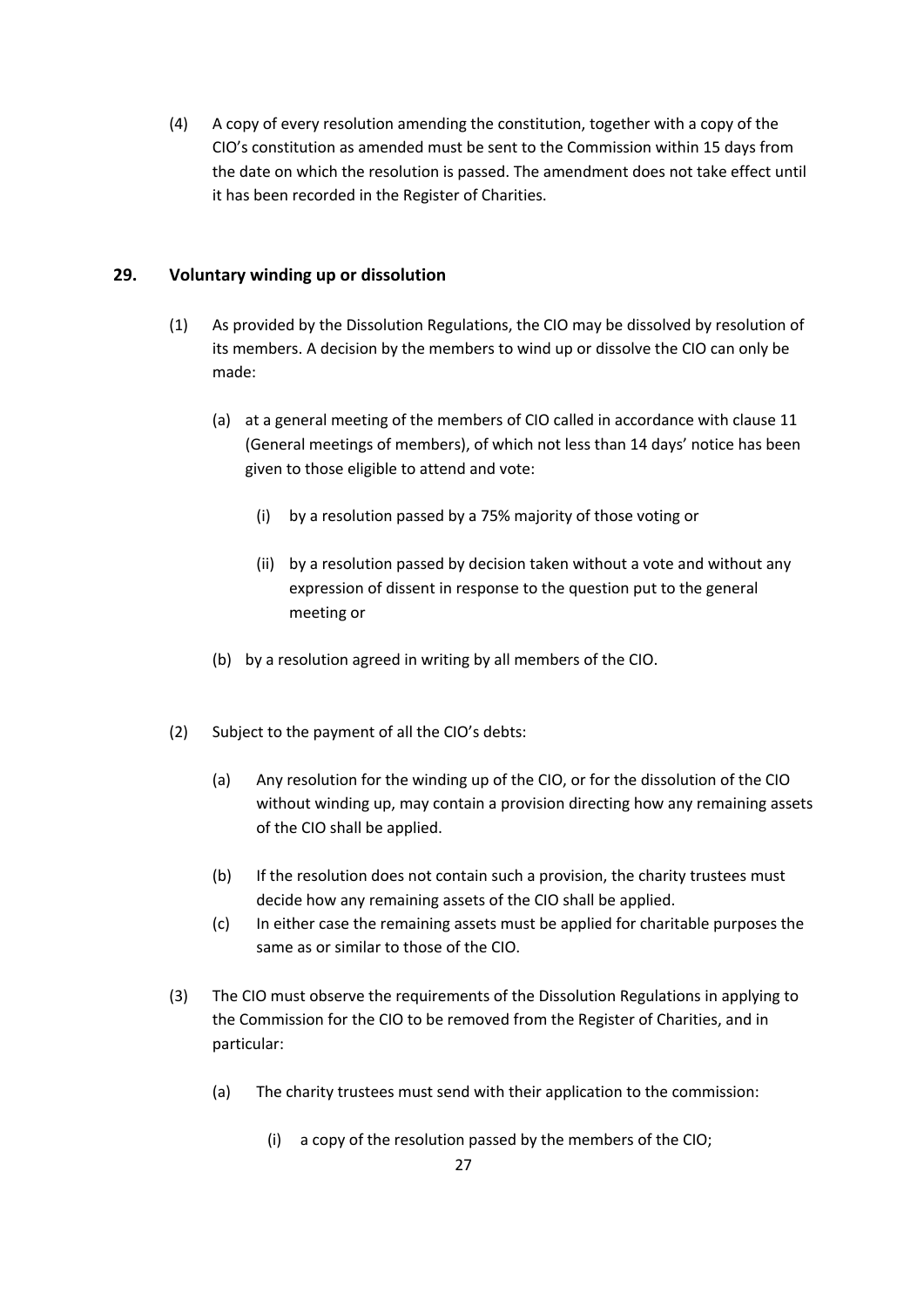- (ii) a declaration by the charity trustees that any debts and other liabilities of the CIO have been settled or otherwise provide for in full: and
- (iii) a statement by the charity trustees setting out the way in which any property of the CIO has been or is to be applied prior to its dissolution in accordance with this constitution;
- (b) The charity trustees must ensure that a copy of the application is sent within seven days to every member and employee of the CIO, and to any charity trustee of the CIO who was not privy to the application.
- (4) If the CIO is to be wound up or dissolved in any other circumstances, the provisions of the Dissolution Regulations must be followed.

## **30. Interpretation**

In this constitution:

## **"connected person"** means:

- (a) A child, parent, grandchild, grandparent, brother, sister of the charity trustee;
- (b) The spouse or civil partner of the charity trustee or of any person falling within subclause (a) above;
- (c) A person carrying on business in partnership with the charity trustee or with any person falling within sub-clause (a) or (b) above;
- (d) An institution which is controlled (i) by the charity trustee or any connected person falling within sub-clause (a), (b), or
	- (c) above; or
	- (ii) by two or more persons falling within sub-clause (d)(i), when taken together
- (e) A body corporate in which –

(i) the charity trustee or any connected person falling within sub-clauses (a) to (c) has a substantial interest; or

(ii) two or more persons falling within sub-clause (e)(i), who, when taken together, have a substantial interest.